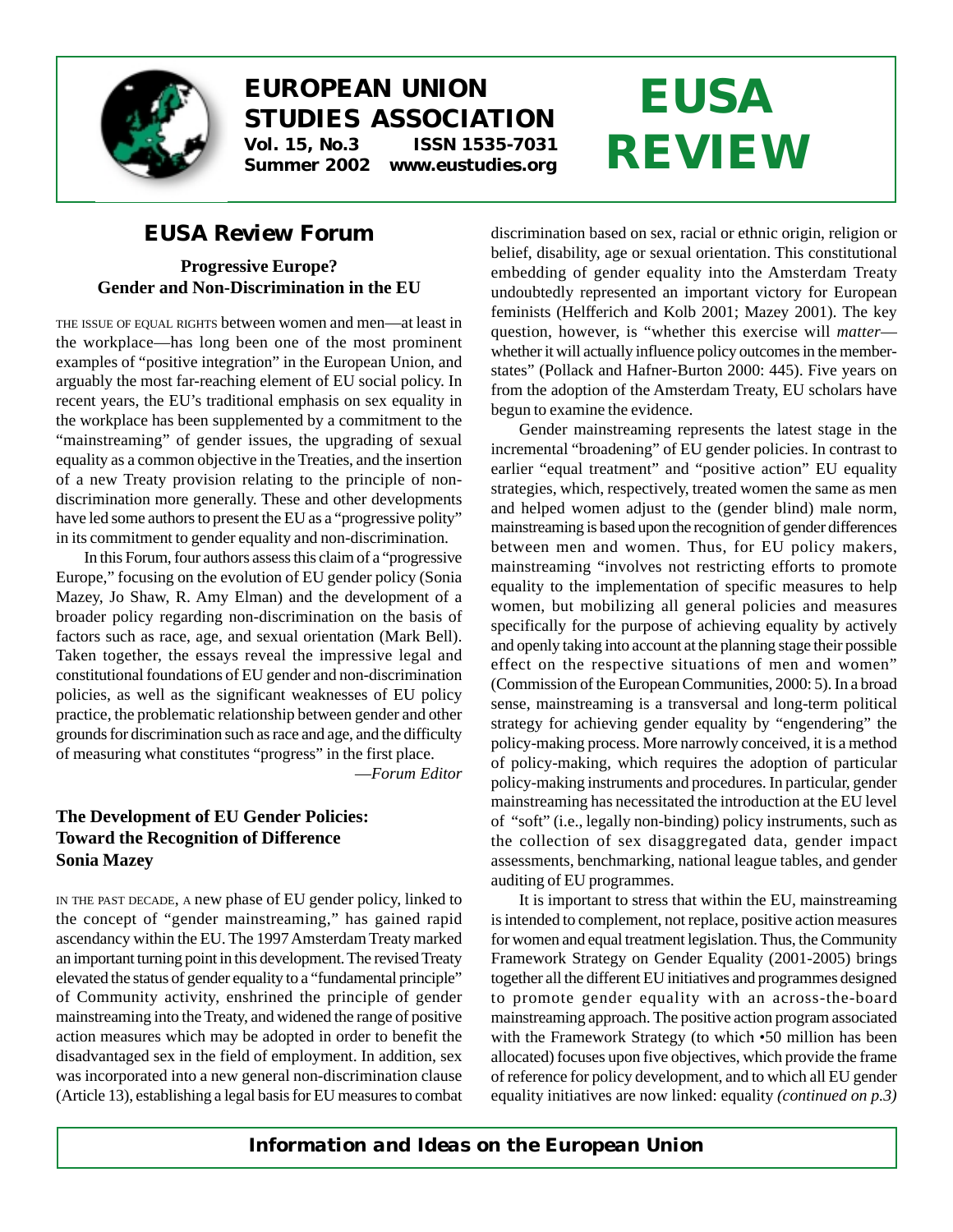The *EUSA Review* (ISSN 1535-7031) [formerly the *ECSA Review*] is published four times yearly by the European Union Studies Association, a membership association and non-profit organization (founded in 1988 as the European Community Studies Association) devoted to the exchange of information and ideas on the European Union. We welcome the submission of scholarly manuscripts. Subscription to the *EUSA Review* is a benefit of Association membership.

© 2002 European Union Studies Association

This issue of the *EUSA Review* features a Special Pull-Out Section on EU-Related Organizations (included as an insert).

**Managing Editor** Valerie Staats **Forum and Features Editor** Mark Pollack (University of Wisconsin Madison) **Book Reviews Editor** Mitchell P. Smith (University of Oklahoma) **Editorial Assistant**

Claire Ingelfinger

#### **2001-2003 EUSA Executive Committee**

MARTIN A. SCHAIN, Chair (New York University) M. DONALD HANCOCK, Vice-Chair (Vanderbilt University) JEFFREY ANDERSON\*, Secretary (Georgetown University) MARK A. POLLACK, Treasurer (University of Wisconsin Madison) KAREN ALTER\* (Northwestern University) GEORGE A. BERMANN (Columbia University) GEORGE ROSS\* (Brandeis University) (\* elected to a four-year term till 2005) ALBERTA SBRAGIA (University of Pittsburgh), *Ex Officio* **Immediate Past Chair (1999-2001)** VIVIEN A. SCHMIDT (Boston University)

**European Union Studies Association**  415 Bellefield Hall University of Pittsburgh Pittsburgh, PA 15260 USA E-mail eusa@pitt.edu Web www.eustudies.org Facsimile 412.648.1168 Telephone 412.648.7635

# **EUSA Review <b>From the Chair**

#### **Martin A. Schain**

AS THIS GOES TO PRESS, the EU summit in Seville is drawing to a close. The dramatic breakthrough of Jean-Marie LePen in the French presidential elections in April provided an impetus for a focus on immigration and asylum policy. The discussions on a common immigration policy, and the ultimate agreement to enhance joint consultations among border police and further harmonize asylum requirements, are a clear indication of how little progress has been made in this area, despite Schengen. This focus was also a reminder of the agenda-setting capacity of the extreme right, even when it loses in the electoral arena.

 We are very pleased to announce the relaunching of our U.S.-EU Relations Project, thanks to the support of several generous partners. For this Project, the EUSA Executive Committee identifies an important, current topic in U.S.-EU affairs and commissions an internationally known scholar to write on it. Long-time EUSA members will remember our previous U.S.-EU Relations Projects, which resulted in monographs by Catherine McArdle Kelleher on security relations (1993), Miles Kahler on economic relations (1995), David Vogel on trade regulation (1997), and most recently, Randall Henning and Pier Carlo Padoan on transatlantic perspectives on the euro (2000). Now, in recognition of the changed nature of security relations that resulted from September 11th, we have identified "the new security relationship" as our topic, and Elizabeth Pond as our Project Scholar. Pond has written extensively on security issues and the EU and is an editor of the journal, *Internationale Politik: Transatlantic Edition*.

Several important institutions have made invaluable contributions to this project: The German Marshall Fund of the United States, through a generous grant; Brookings Institution Press, which will once again publish the monograph for us, and the Center for Strategic and International Studies in Washington, DC, which will host the Project workshop in January 2003, when Pond will present the first version of her work. We thank EUSA member Simon Serfaty, Director of CSIS's Europe Program, for making that possible. Pond will present her work again at the EUSA Conference in Nashville, and Brookings will release the Project monograph in Fall 2003. Current EUSA members will receive a complimentary copy of the monograph from us at that time. The EUSA Executive Committee believes that this project is important as part of our commitment to encouraging work on U.S.-EU relations, in addition to providing a forum for the new work of our members.

Plans for EUSA Nashville are proceeding apace (the call for paper and panel proposals is posted on our Web site in PDF format). Please help us circulate the call not only in your department or institution, but to other groups or organizations to which you belong. We hope for a broad representation of fields, disciplines, and perspectives among the proposals, from those scholars who study specific EU member states to those who investigate broad theoretical questions. We also welcome participation of advanced graduate students, and we hope that our members will speak to their students and encourage them to submit paper proposals. In addition, we welcome proposals *(continued on p.22)*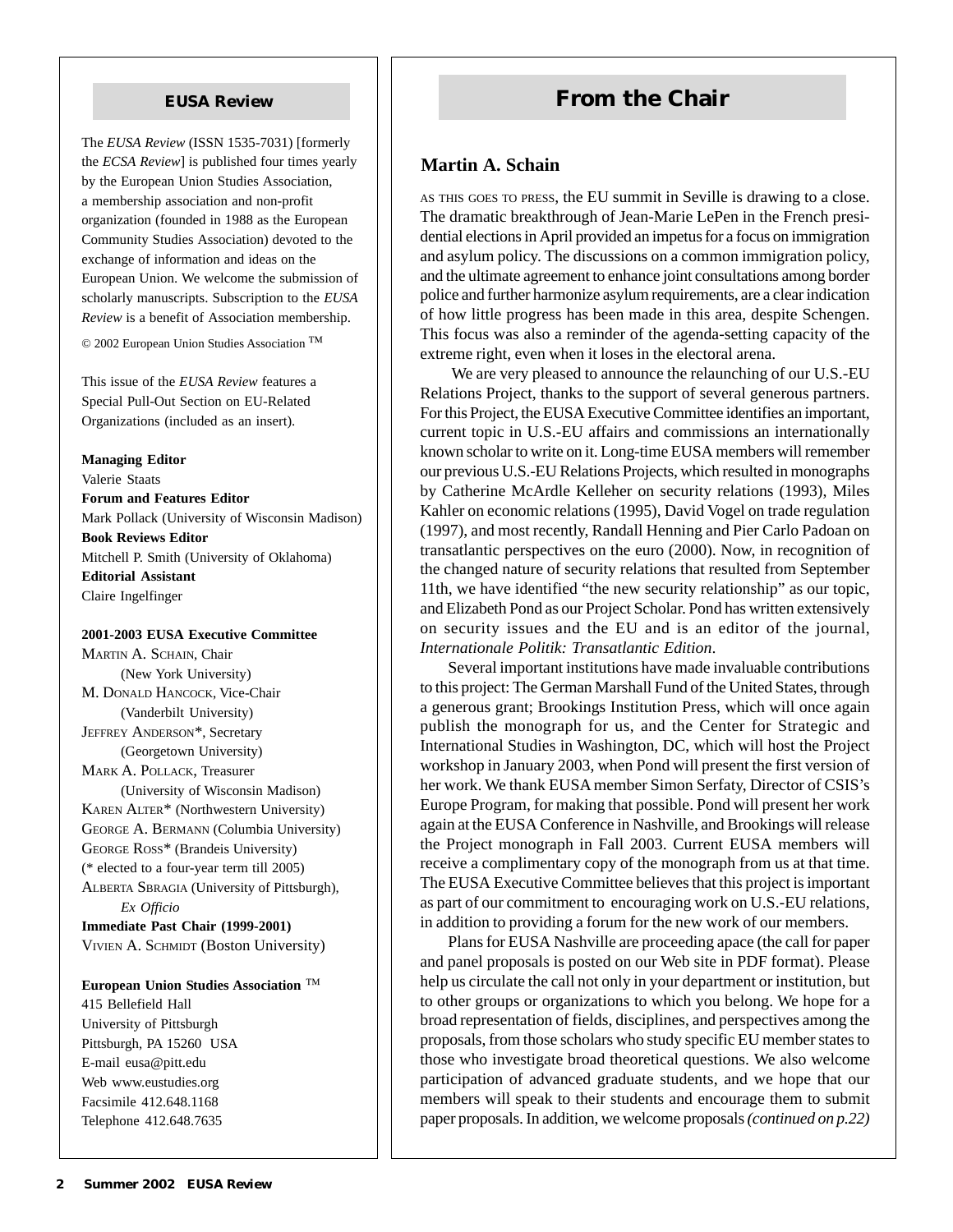*(continued from p.1)* in economic life (labour market policies); equal representation and participation in decision-making (parity democracy); equality in social life (social protection, health); equality in civil life (human rights, gender-related violence, trafficking), and changing gender roles and overcoming stereotypes (in education, culture, media). Each Commission DG is required to produce an annual work programme indicating what actions it intends to undertake towards the above objectives. Meanwhile, both the Commission and the European Women's Lobby have, wherever possible, sought to translate the gender equality principles of the Amsterdam Treaty into a legal framework. Indeed, the Commission intends to introduce a new directive later this summer, based upon Article 13, to achieve equality of women and men outside the field of employment. However, as the veteran feminist advocate and senior Commission official, Agnes Hubert acknowledged, "there is only so far we can go on this [legal] basis." Moreover, given the highly normative nature of gender equality issues, and the numerous veto points in the EU legislative process, it would in any case, be politically difficult for the Commission to "coerce" member states into further Europeanization in this policy sector. Against this backdrop, mainstreaming, characterized by soft policy instruments and "voluntary policy transfer" (Dolowitz and Marsh 2000) between member states, provides an alternative and arguably more subtle means of achieving gender equality "by stealth."

Evidence suggests that gender mainstreaming *has* provided feminist policy entrepreneurs (notably the EWL) with new opportunities to engender EU policy debates within the Commission in areas that were previously "gender blind." New areas analysed under a gender perspective include world trade and globalization, EU enlargement, fisheries, and asylum and refugee policy (Mazey, forthcoming). Gender mainstreaming policy methods have begun to penetrate the European Commission (albeit unevenly), prompting changes in policy discourse, procedures and outputs. Gender awareness training, gender impact assessments, the collection of gender desegregated data and the insertion in all calls for proposals and expressions of interest of a reference to EU gender equality policies have become increasingly routine activities within the Commission. Unsurprisingly, the impact of gender mainstreaming has been greatest in those sectors with prior experience of dealing with equal opportunities issues, notably employment, structural funds, development, education and training. Policy-makers in these sectors were already accustomed to dealing with gender issues and working with women policy stakeholders. Thus, in these services, the minimum conditions required for gender mainstreaming were (more or less) in place: understanding about the gender problematic, appropriate methodological tools; and inclusion of women's interests in the policy-making process. By contrast, in other "gender blind" sectors such as internal market, competition policy, trade, energy and transport, mainstreaming has thus far made less headway (Pollack and Hafner-Burton 2000; Mazey 2001). Significantly, these are also sectors in which women have historically been less well represented in the decision-making process. Just as in the 1970s and 1980s, feminist

advocates within the policy-making process have been influential in achieving this latest expansion of EU gender policies.

Gender mainstreaming has presented European feminists with both new opportunities and new strategic dilemmas. On the one hand, mainstreaming has "legitimized" the EWL within the EU policy-making process. The Lobby has been increasingly active in new policy areas such as globalization and trade, EU enlargement and EU Treaty and institutional reform. Given the continuing under-representation of women and lack of gender expertise in the EU institutions, the EWL has become an influential source of women's representation within the EU decision-making process. The problem is that the EWL (with just eleven full-time staff and meagre funds) currently lacks sufficient resources to deliver this ambitious agenda.

There is also scepticism within the Lobby regarding the likely benefits for women of mainstreaming. Though European feminists acknowledge the transformative potential of such a strategy, many doubt whether there exists either the political commitment or institutional capacity required to implement this strategy within a multi-level polity such as the EU. Given that national governments remain primarily responsible for interpreting and implementing EU policies, there are grounds for such fears. The introduction of so-called "family-friendly" employment, for instance, has in some member states been pursued primarily from the employers' side, resulting in the introduction of increasingly unpredictable, rather than shorter, working hours. More recently, it is extremely revealing that gender issues have not yet featured in the ongoing debates about how European governance structures might be democratised an omission which suggests that gender mainstreaming has yet to become culturally and institutionally embedded in the EU broadly defined. In view of these uncertainties, the EWL remains committed to grounding gender equality in law.

Lastly, many women fear that the privileged status of women's rights within the context of EU social policies may also be jeopardised by the increased emphasis upon mainstreaming. The Amsterdam Treaty established a broad human rights framework which commits the EU to combating various forms of discrimination. This development has highlighted the need for European women to think more systematically about the relationship between *gender* mainstreaming and the more inclusive strategy of *equality* mainstreaming. Thus far, the EWL has been reluctant to embrace a broader definition of "equal opportunities" beyond gender issues and has remained passive towards elderly and disability mainstreaming initiatives. The reluctance of the Lobby to embrace equality mainstreaming is perhaps understandable given the present fragility of EU gender equality policies. Whilst equality mainstreaming may ultimately be a more effective means of incorporating "difference" into EU policies, there is a fear that the greater effort on race, disability, religion, etc. might come at the expense of gender.

*Sonia Mazey is Faculty Lecturer in Politics and Tutorial Fellow at Hertford College, Oxford University. (Forum continued on p.4)*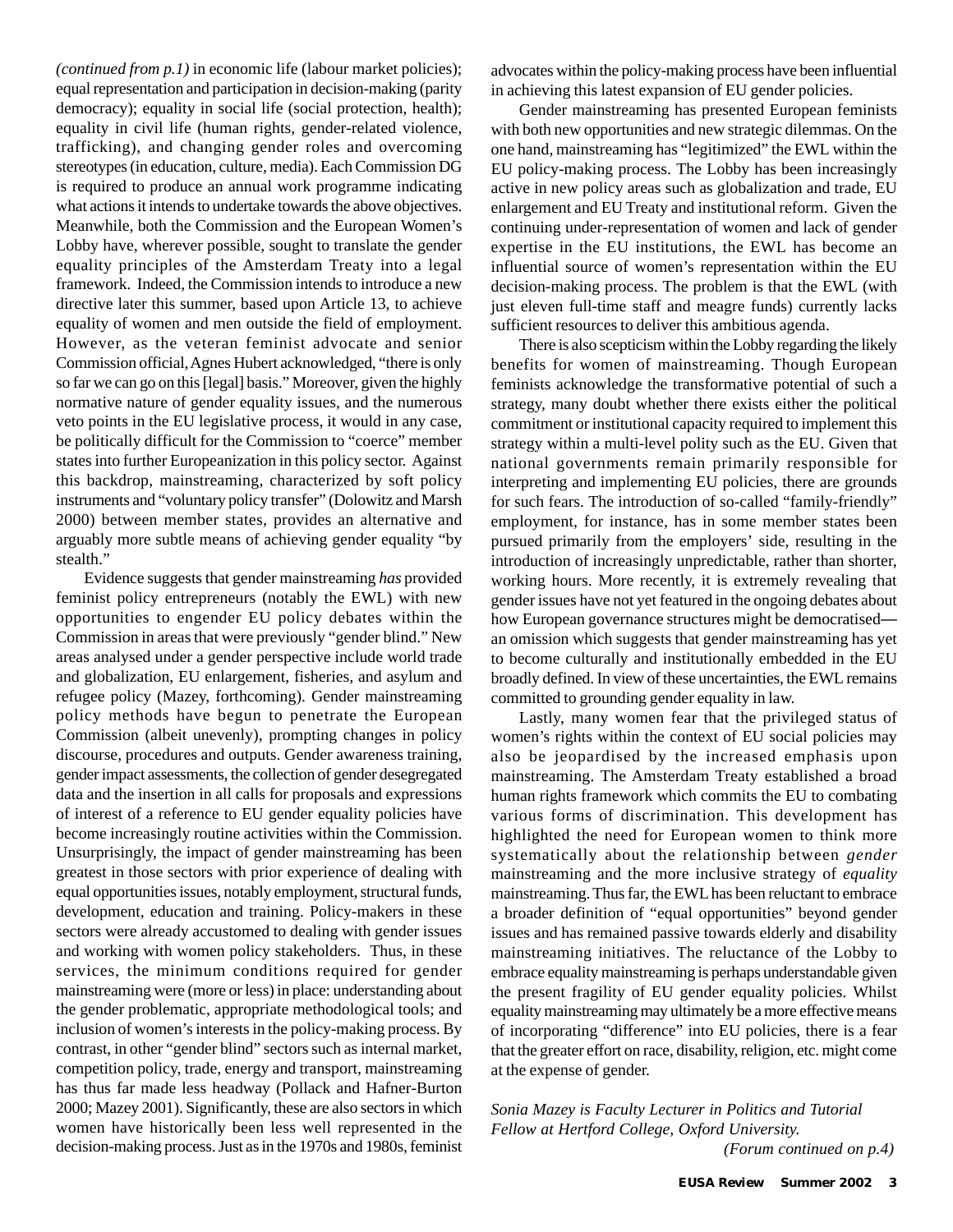#### **Gender Mainstreaming and the EU Constitution Jo Shaw**

GENDER MAINSTREAMING HAS BECOME the buzz word of EU gender policy since the mid 1990s. Its proponents argue it has greater capacity to deliver socio-economic equity for all members of society, by requiring the thorough scrutiny of every aspect of policy-making, from inception to implementation. Its detractors argue that it is rarely more than formulaic window dressing, and that it could undermine the existing legally binding framework of sex discrimination law. For the purposes of this essay, I shall go with the proponents rather than the detractors. Taking an initially optimistic point of view, I examine the extent to which the gender-receptiveness issues raised by mainstreaming both as a policy style and even—potentially—a new approach to politics are embedded in EU constitutional law and discourse.

The degree of inclusiveness of a polity at the level of constitutionalism matters. It matters whether a non-state polity such as the EU includes within its constitutional framework provisions on gender or race equality. The content, purpose and function of these provisions contribute to what Neil Walker calls the substantive and polity-defining functions of constitutionalism (Walker 2001). It is also important to know how and why these provisions came to be included in a constitutional text, as well as how they have been interpreted by influential actors such as courts, legislatures and executives. Legal feminist scholarship has been quick to recognize the double-edged nature of taking advantage of the privileged sites of struggle provided by constitutional or similar norms. On the one hand, the inclusion of a norm of equality in any constitutional text rarely "just happens" as a top-down phenomenon. On the contrary, even if constitutional norms are not always directly struggled over especially at the supranational level where there is relatively little direct citizen access to the levers of power—new constitutional norms are still likely at the very least to be the filtered reflection of *other* struggles, ones which are perhaps more localized or less focused on reformism and legal change. To that extent, to harness the normative power of such provisions is to recognize and value the transformative potential of struggle and protest about a repressive *status quo* such as a restrictive gender regime. Yet still, the very fact of engaging with the "state" or "state power," even in the diffused form of the EU, brings with it the risk of assimilation into that same liberal legal order and of diluting the limited critical resources of a radical feminist politics.

The constitutional dimension of the EU's gender regime hangs by a slender historical thread: Article 119 EEC. This equal pay provision was included in the Treaty of Rome largely to prevent the risk of distortions of competition in the labour market arising because France had already enacted equal pay guarantees (Barnard 1996). Wobbe (2001) contextualizes this story by reference to the rise of a rights ideology and a rights narrative after the Second World War, not to mention the role taken by the International Labour Organization in the negotiations on the EEC Treaty (Hoskyns, 1996: 53). Until 1999, and the entry into force of the Treaty of Amsterdam, legal change in the gender rights field was largely driven by judicial activism focused on the Treaty and a limited body of secondary legislation. It also depended upon the agency of a number of key actors. The Commission pressed for a new era of European social policy from the early 1970s and initiated sex equality legislation in the form of equal pay and equal treatment directives. The Court of Justice famously established the direct effect of Article 119 in the Defrenne (No. 2) case, and strategic litigants and their legal advisors and trades unions have helped to ensure a steady flow of cases from national courts to the Court.

As Sonia Mazey has shown above, the 1997 Treaty of Amsterdam has added the imprimatur of member state approval to these developments and embedded gender equality norms more deeply into the fabric of the EU's constitution, including a revised Article 3(2) EC which enshrines the principle of gender mainstreaming into the Treaty, an amended Article 141 (ex 119), and the new Article 13 EC allowing the adoption of measures to combat discrimination based on sex, racial or ethnic origin, religion or belief, disability, age or sexual orientation.

Since Amsterdam the EU fundamental rights framework has been transformed. A Convention of national representatives and representatives of the EU institutions elaborated a Fundamental Rights Charter for the EU, adopted at Nice in December 2000. Chapter III of the Charter is simply headed "Equality" and it contains a veritable "potpourri" of rights, some of a traditional justiciable and constitutional type, some of a more aspirational nature. Not all are directly concerned with gender equality, but they do raise the question of how "differences" can be melded together in a fundamental rights regime. Spread across seven articles, we find equality before the law, the prohibition of discrimination, respect for cultural, religious and linguistic diversity, a specific guarantee of equality between men and women in all spheres, and a range of children's rights, rights of the elderly, and rights of disabled persons. The Charter is not formally binding, but it was quickly employed by Advocates General in the Court of Justice as an inspirational source of rights argument, although the Court itself has been more circumspect. Should the Charter find a place as a formal element of a "European Constitution" after the current Convention and the 2004 IGC, it will have significant effects on the nature of the Euro-polity—effects which are hard to predict with precision given the open-textured character of its provisions.

The evidence points towards an equality principle which is deeply embedded in the EU's constitutional fabric, at least in formal terms. It also highlights the different ways the principle can operate within the constitutional order. There are straightforward guarantees of non-discrimination, legal bases for implementation of the equality principle by the institutions, and more complex and ambitious techniques to promote substantive socio-economic equality such as gender mainstreaming and positive action. This is fertile territory to argue that gender mainstreaming can be more than just a technique for policymakers and can be instead the basis for a transformation of politics via the overall polity-generative capacity of constitutionalism.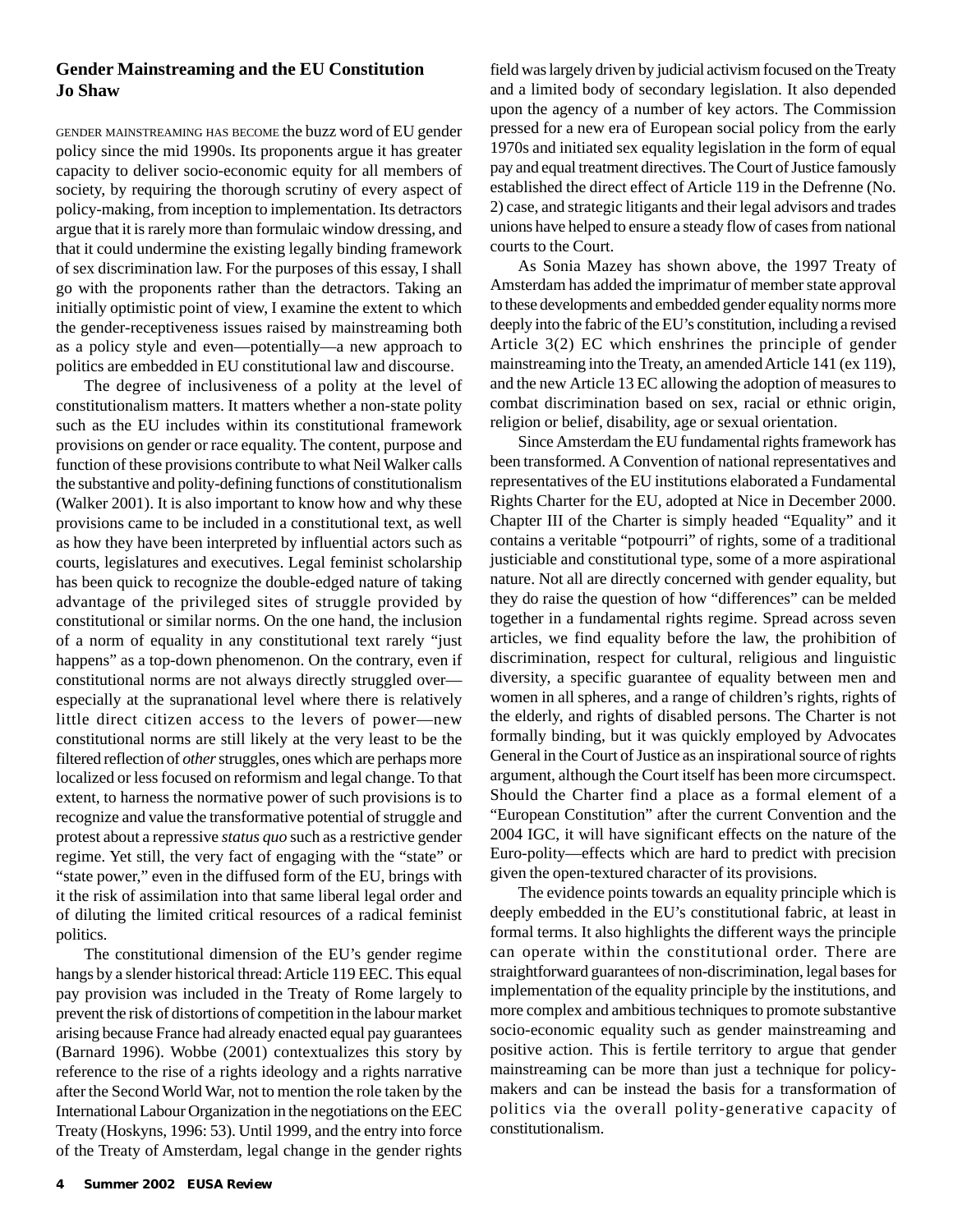The constitutional form is unfortunately rather ahead of the constitutional practice. There is so far little evidence that mainstreaming is seeping into the case law of the Court of Justice, despite the Court's generally activist history in the promotion of gender equality. The Court's case law continues to distinguish sharply between labour market issues, where its writ runs, and those of the gendered division of labour in the household, where it does not. "Neutral" legal categories such as rights and remedies are not often open to specifically gendered reasoning. Even so, it is interesting to note the Court's increased willingness in recent judgments to engage more fully with the wider socio-economic circumstances in which gender relations in the family develop. In cases such as Lommers (Case C-476/99, March 19 2002), the Court has demonstrated a broader view of the complexities of strategizing for equality than some of the earlier cases, not so much because they represent a radical departure from previous maternalist analyses exemplified by the Hoffmann case (Case 184/83 [1984] ECR 3047) and critiqued by McGlynn (2000), but because of the greater depth of legal reasoning applied.

Feminist politics has also so far had little impact upon the mega-constitutional events such as the Convention on the Future of the Union or initiatives such as the Governance White Paper, which involve a critical reflection upon the way the EU does its business. One can point to the paucity of representation amongst the Convention's 105 members and 13 observers. In total, there are ten women from the EU member states, plus six from the accession countries. Two of the thirteen observers are women. Only two of the twelve-member Praesidium, which effectively controls much of the agenda of the Convention, are women, and none of the three-member Presidency. Yet in other respects the principles of parity democracy have seeped into the EU's portfolio of gender equality policies. The Commission adopted a decision on the gender balance of Committees and Expert Groups, with a commitment to forty percent women members, and the Council adopted a recommendation on the balanced participation of women and men in the decision-making process. The latter calls for integrated strategies on the part of the member states to address participation imbalances. The *ad hoc* manner in which members are nominated for a body such as the Convention is precisely the opposite of such an integrated strategy, and appears to be a recipe for ensuring low levels of participation, with everyone relying on everyone else—especially the Scandinavians—to ensure that women are nominated.

The proposition that policy-making operates in a gendered environment and with effects which are not wholly gender-neutral receives no attention whatsoever in the Governance White Paper of July 2001. Yet gender mainstreaming:

"does not mean simply making Community programmes or resources more accessible to women, but rather the simultaneous mobilization of legal instruments, financial resources and the Community's analytical and organizational capacities in order to introduce in all areas the desire to build balanced relationships between women and men."

This statement from the Commission (1996) clearly resonates with the grand objectives of the White Paper to "open up policymaking," to "connect the EU more closely to its citizens and lead to more effective policies." The White Paper aims to harness five principles of good governance—openness, participation, accountability, effectiveness and coherence—in order to overcome the perceived legitimacy gap infecting the EU and its institutions. Although work on "public spheres" has begun to establish the gendered nature of such legitimacy gaps, gender is ignored in the White Paper. The focus on "better regulation through a greater diversity of policy tools and their combined use," although fleshed out in places with references to the open method of co-ordination, the role of the social partners and techniques of "co-regulation," does not extend to identifying the possible contribution to "better regulation" made by gender mainstreaming.

The White Paper is quick to deal with "powers," but slow to face head on the question of "power." Gender is primordially a power question (Shaw, 2000). To follow the gender mainstreaming project to its logical conclusion is to raise some fundamental questions about who decides who gets what, where and how. Gender mainstreaming can be an empowerment project in much the same way that the reconsideration of "governance" could potentially be empowering. Cram (2001) suggests that national conditions, including resistance to reform, will play a huge role in determining the impact of governance reforms at the domestic level. Similarly, Beveridge *et al.* (2000) chart a huge diversity of national conditions affecting gender mainstreaming and gender equality regimes. Issues of "fit" at the national level can dominate in both cases. Moreover, both governance reform and gender mainstreaming are political not technocratic projects. It is regrettable and indeed remarkable that the insights of one innovative governance project in relation to gender mainstreaming have not been brought to bear in the formulation of another broader project of reform.

The marginalization of feminist politics in the Convention and the White Paper, combined with the slow pace of adaptation on the part of the Court of Justice, makes it clear that the embedding of mainstreaming in the constitutional politics of the EU has some way yet to go.

*Jo Shaw is Professor of European Law and Jean Monnet Chair at the University of Manchester.*

#### **Our European Enigma: Assessing Progress R. Amy Elman**

ASSESSMENTS OF EUROPE'S "PROGRESS" toward (sexual) equality often reveal more about our conceptions of what equality is than whether and to what extent Europe has been able (or willing) to achieve it. Thus, as some embrace Article 119 and subsequent legislation as significant remedy for gender inequality, others aver that European law legitimates capital accumulation while appearing opposed to the gendered inequities associated with it. Similarly, while reforms for "working mothers" are arguably essential to gender equality, the very term also implies that women's primary status (and responsibility) is motherhood and that working (for wages) is secondary. *(continued on p.6)*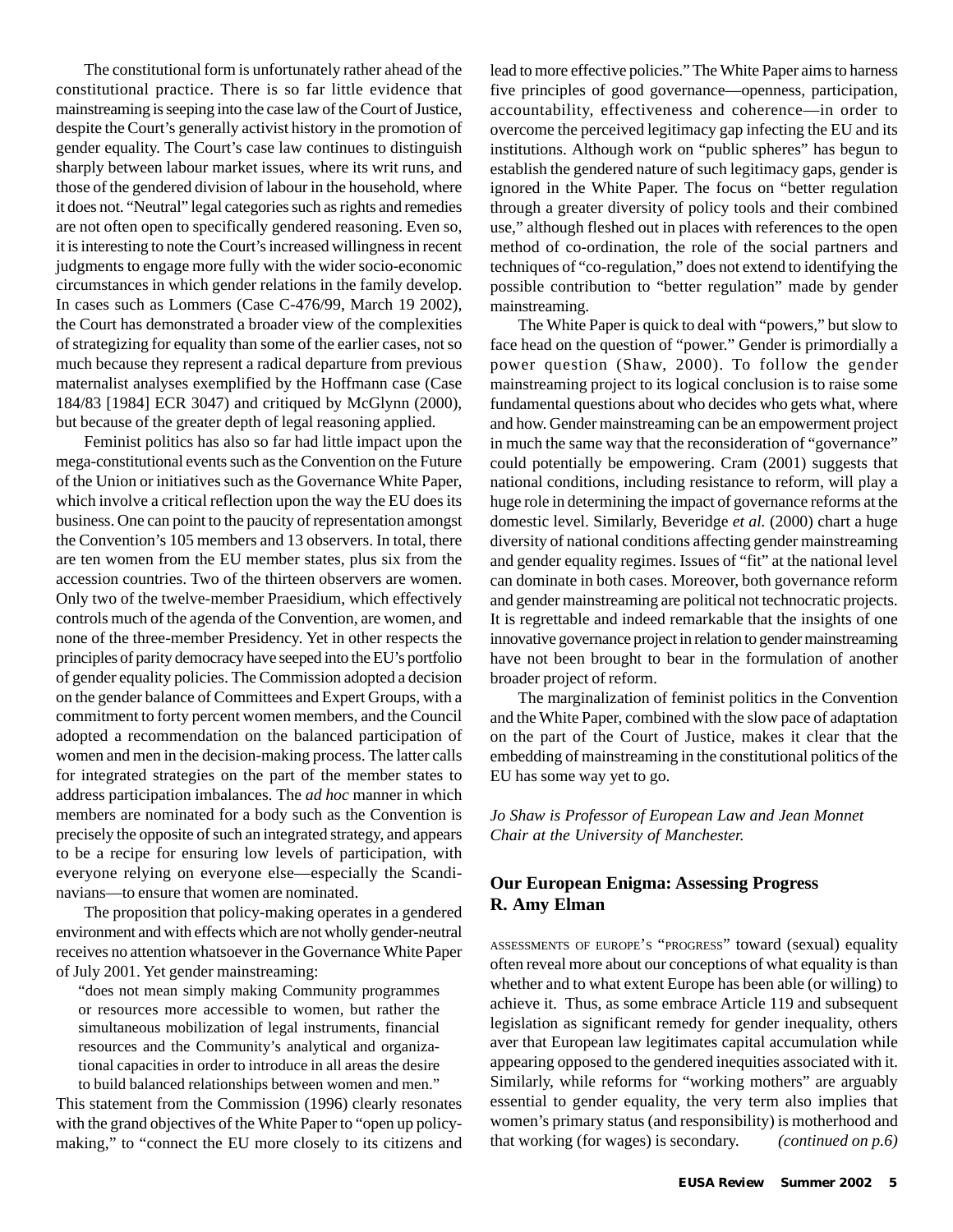Understanding the historical trends, achievements and shortcomings of efforts to ameliorate sexism is complicated. The dynamic and pervasive quality of sexism, the unusual character of Europe's polity and the illusive goals of feminist movements (e.g., to "take back the night," "end male violence" and promote "equality") are only some of the conditions that make "progress" difficult to discern. This essay focuses on these and other factors that haunt our efforts to make sense of sexual equality within the context of European integration.

While women's movements generated the public outrage that likely prompted member-state and Union action against sexual inequality, the general reluctance to *define* women's movements clearly hampers our efforts to measure their effect. Moreover, to what extent have *other social conditions and/or actors* (for whatever the reasons) inspired efforts to counter sexism? In sum, what counts as *evidence* in determining Europe's progress toward ending sex discrimination?

"Feminism" is a term so fraught with dissension over its meaning and application that the relatively more inclusive term "women's movement(s)" has either substituted for or been used interchangeably with it. This linguistic shift diminished some problems and others emerged. First, while feminist movements are women's movements, not all women's movements are feminist and some actually insist on their opposition to or distance from feminism. The erroneous assumption that *women in movements* are feminists suggests that being female is synonymous with being a feminist. Expecting one's experience of oppression to produce an emancipatory politics is essentialist and inevitably disappoints those seeking liberation because oppression produces damaged people at least as often as it produces effectual activists. The tenor of definitional inclusion compromises strategic effectiveness for movement activists while jeopardizing epistemological and methodological precision for scholars of movements.

In the absence of conceptual clarity concerning women's movements and their influence, direct evidence of gender inequality and/or remedies ostensibly adopted to address it may hold greater appeal. In compensating for the dearth of historical detail, scholars use macro-data that unambiguously reveals gender inequality in political representation (i.e., fewer women in positions of power), the wage labor market (i.e., lower wages and benefits), and "the family" (i.e., "the double burden"). These data and related remedies for "working women" in general and "working mothers" in particular are so prominent that their utility is rarely interrogated.

If the emphasis extended to "work" and "family" mirrored empirical reality, this stress might be less objectionable. Yet, however important these issues are to many women, not least to those writing on this subject, they were not (and have not been) as integral to feminist activists as the literature on "women's movements" would suggest. For many, the conundrum of combining (paid) work with family (read "care work" for male partners and children) was (and is) less important than efforts to transcend the confines of this conventional lifestyle (and burdensome expectation). Indeed, more women than ever throughout Europe are opting out of or postponing marriage and motherhood.

Given the current climate, why are working mothers the "hegemonic subject" of scholars? According to Lisa D. Brush (forthcoming), politics play a decisive role in the persistent preoccupation of scholars in the selection of their case studies and the relatively circumscribed approach to research that they take. She notes that the reliance on standard measures produces scholarship that addresses women in *comparison* to men but does not assess women in their social *relation* to them. In consequence, "the cultural, sexual, physical, and emotional enforcement of male dominance goes unmeasured, unremarked, and unchallenged" (Brush, forthcoming). If analogous claims can be made concerning the consequences of privileging working mothers as the key beneficiaries of Europe's equality policies, are there alternative policies and critical analyses that may better facilitate sexual equality?

Years ago I placed my faith in the utility of case studies and policies adopted to mitigate male violence because, I argued, male dominance is clearly expressed in the violence and sexual abuse that men and boys perpetrate against women and girls. I thus asserted that efforts to end male violence and penalize the perpetrators reveal a greater responsiveness to women on the part of capitalist states than the more conventional policies that are of interest to most researchers on women, the ("welfare") state and European integration. After the Commission's adoption of a community-wide information campaign on violence against women (i.e., the Daphne Program) and the explosion of interest in and rhetorical statements on this subject, I wonder.

Previously determined to promote social change by ending male violence, feminist activists began resembling poster children for the same states and EU institutions they once challenged, if not loathed. If not for an appreciation of the unintended consequences of strategic actions, one would be at a loss to explain this transformation. After states acknowledged their apathy and attributed it to the expense of policies that could prove beneficial to women, feminists began reversing these arguments to show the cost of oppression both to states and their reputations. After insisting that the effects of battering spilled over into the workplace at considerable loss to the economy (through lowered productivity and increased absenteeism due to injuries), activist claims resonated not just with member-states but with the EU.

The increased interest among Europe's policy-makers in mitigating male violence, moreover, corresponded to escalating public concern throughout the member states. In 1997, the European Commission released a report acknowledging that male violence is the most endemic form of violence within all member states. The following year, the European Parliament designated 1999 as the "European Year Against Violence Against Women." The Commission concomitantly proposed funding for investigations into the problem as well as the community-wide information campaign, Daphne.

Though too soon to tell, it is likely that the above-noted Community efforts will provide remedy to some and prove illusory to many. That is because when the framing, chain of political command, and market structures relating to women's oppression remain intact, illusion masks the absence of redress. National reputation is an essential part of any state's strategic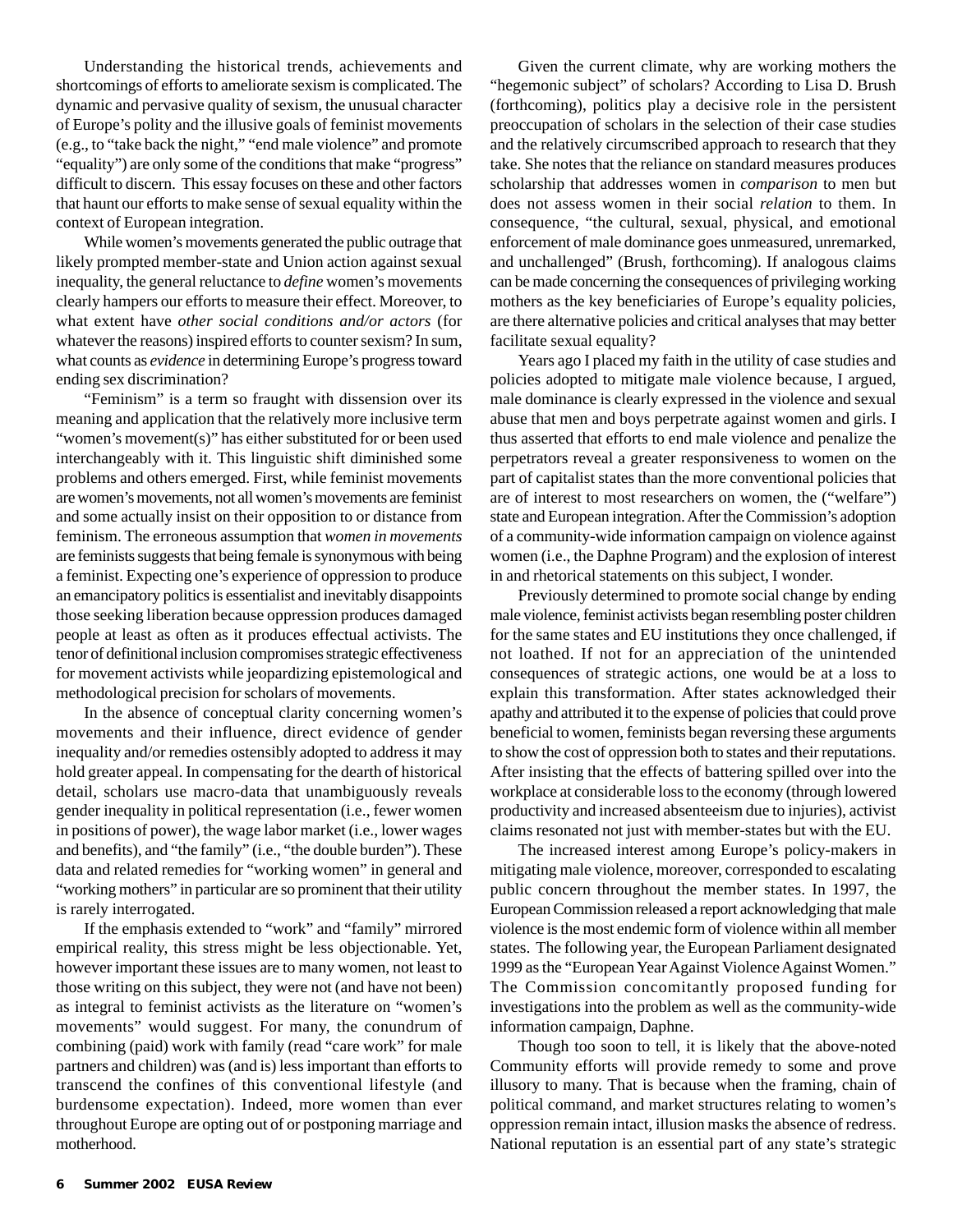equity, particularly now that "globalization and the media revolution have made each state more aware of itself, its image, its reputation, and its attitude—in short, its brand" (Van Ham 2001: 3). Market-oriented Europe is no less brand-oriented and, as Peter Van Ham wisely warns, branding holds a "preference for style over substance" (ibid.). State and EU action is taken to increase legitimacy much as corporate sponsorship is an investment in future profit. Such acts are not movement actions determined to liberate women—they are marketing tools. The extent to which the public perceives that sexual equality has progressed and credits Europe with this success, the acts are wise investments—whether or not the product is compassion without the effort taken so that it is not needed.

Problems of measurement render an authoritative assessment of Europe's progress impossible to provide. However, questioning what progress means encourages us to better understand our capacity to initiate change in ways that might convince us that progress is possible.

*R. Amy Elman is Professor of Political Science at Kalamazoo College.*

#### **Managing Diversity: Non-Discrimination and the European Union Mark Bell**

EU LAW ON DISCRIMINATION has been subject to a dynamic series of changes in recent years. These stem from the decision of the member states in 1997 to add a new legal competence for combating discrimination to the EC Treaty, Article 13. This provision extended the material scope for anti-discrimination law beyond the labour market, as well as providing the Community with powers to combat discrimination on grounds of sex, racial or ethnic origin, religion or belief, age, disability and sexual orientation. In this essay, three trends are examined: first, the adoption of new instruments for combating discrimination; second, the application of non-discrimination norms to a wider range of grounds; and third, the extension of the material scope of discrimination law. Whilst progress has been made in all these areas, it is argued that there is little clarity as to the underlying vision or ultimate legal framework.

#### Adopting New Strategies and Instruments

Three Directives on combating discrimination have been adopted since the introduction of Article 13. First, in June 2000, the Council adopted the "Racial Equality Directive" (2000/43/ EC, OJ L180/22) forbidding discrimination on grounds of racial or ethnic origin in a range of areas, such as employment, education and health care. Second, in November 2000, the Council adopted the "Framework Directive" (2000/78/EC, OJ L303/16) prohibiting discrimination on grounds of religion or belief, disability, age and sexual orientation, but only in the (broadly defined) area of employment. Finally, on 17 May 2002, the Parliament and Council agreed a series of amendments to the 1976 Equal Treatment Directive, which forbids gender discrimination in employment. Significantly, each of these Directives pursues a number of new strategies.

First, there is a wider definition of unlawful discrimination. Indirect discrimination is redefined in order to move away from the existing dependence on statistical evidence (e.g. Case C-167/ 97 Seymour-Smith [1999] ECR I-623). Instead, the new standard focuses on situations where "an apparently neutral provision, criterion or practice would put persons [with particular characteristics, e.g. a disability] at a *particular disadvantage*." Harassment is also explicitly prohibited as well as any instructions to discriminate by third parties. Second, there is a new stress on enforcement and remedies. Victimization of complainants is forbidden and the sanctions adopted by national law are required to be "effective, proportionate and dissuasive." More importantly, the need to support individual litigants is recognised: organizations with a "legitimate interest" in enforcing equal treatment can bring cases on behalf of individuals, and member states must establish "equal treatment bodies" with a duty to provide independent assistance to victims of discrimination. Strangely though, such bodies need only cover discrimination based on sex and racial or ethnic origin.

#### Extending the Umbrella of Protection

As noted above, Article 13 gave the Community a clear mandate to apply non-discrimination principles beyond the existing "suspect" grounds of sex and nationality. Yet, the European Union has since added a further and broader layer of protection in the Charter of Fundamental Rights (2000, OJ C364/ 01). The Charter provides a statement of the fundamental rights recognised by the Union. However, disagreement amongst the member states at the time of its conclusion meant that it has an ambivalent legal status. It is not part of the founding Treaties and hence not legally binding. Nonetheless, reference to its norms by the Court of First Instance and Advocates-General at the Court of Justice suggest that the Charter will certainly have legal effects. Article 21 provides a non-exhaustive list of grounds on which discrimination is prohibited. In addition to the grounds already recognized in the EC Treaty, reference is made to colour, social origin, genetic features, language, political or any other opinion, membership of a national minority, property and birth.

An unusual hierarchy emerges as a result. First, there is discrimination on grounds of EU nationality, which, by virtue of the directly effective rights conferred in Article 12 EC, is prohibited throughout Community law and seemingly in most areas of national law (e.g. Case C-184/99 Grzelczyk [2001] ECR I-6193). Second, the grounds found in Article 13 can, through the passage of EC legislation, become forbidden areas of discrimination in national law. Finally, the remaining grounds only appearing in the Charter are, at least, likely to be regarded by the Court of Justice as suspect classifications as regards differential treatment within EU law, but in respect of which the Union enjoys no powers to adopt implementing legislation. Moving Beyond the Labour Market

The other new trend is the application of non-discrimination norms to areas outside employment. Whilst this was already true for the prohibition of nationality discrimination, Community law on sex discrimination applied primarily in situations connected to participation in employment. In contrast, the Racial Equality Directive additionally covers the areas of *(continued on p.8)*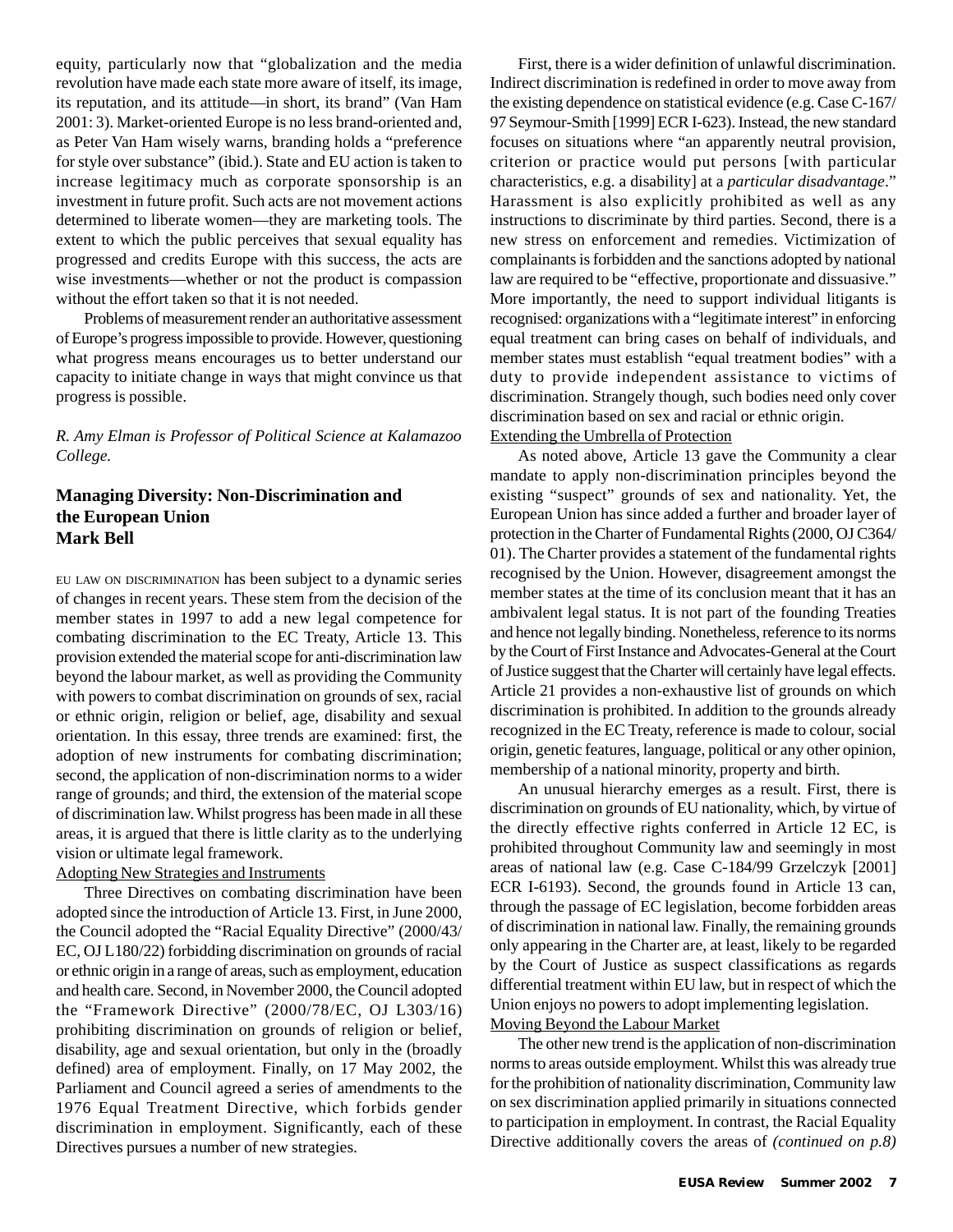"social protection, including social security and healthcare; social advantages; education; and access to and supply of goods and services which are available to the public, including housing" (Article 3(1)). However, these are subject to the important, if vague, caveat that it is only in so far as these issues fall "within the limits of the powers conferred upon the Community." Given the blurred boundaries of EC legal competence in areas such as healthcare or education, the scope of the non-discrimination requirement remains ambiguous.

Nonetheless, the Council has already committed itself to the adoption of further legislation on gender equality in areas outside employment (European Social Agenda, [2001] OJ C157/4) and there are active campaigns for similar legislation on grounds of disability and sexual orientation. The experience of applying the 1976 Equal Treatment Directive means that the Court of Justice already possesses a rich body of case-law from which to draw principles when confronted with questions surrounding the employment provisions of the new anti-discrimination Directives. However, the promotion of equality in education, for example, will present the Court with new challenges, such as the legal scope for positive action in this area.

A Coherent Vision of Equality and Diversity?

The transformation of EU anti-discrimination law has provided a welcome revitalization, rather than continued reliance on the stale legal framework provided in the 1976 Equal Treatment Directive. Moreover, the Directives are producing a trickle-down effect by stimulating debate across the member states, as well as the EU applicant states, on how best to (re)construct anti-discrimination law. For the most part, the new Directives should enhance protection against discrimination at the national level; however, there is also the potential for EU norms to disrupt established legal traditions and frameworks. In particular, the Article 13 initiatives have not reduced the preexisting equality hierarchy within EU law. On the contrary, new hierarchies have emerged and there is an evident lack of consistency between the various legislative initiatives. This is problematic for national legal systems based around common standards for all forms of discrimination; indeed, the Directives may provide the opportunity for the emergence or exaggeration of national equality hierarchies. The challenge for the Union is to ensure that the end product is not a discrimination law of "bits and pieces," but a coherent and consistent framework for promoting equality.

*Mark Bell is Lecturer in the Centre for European Law and Integration, University of Leicester.*

> **The American Political Science Association's "European Politics and Society" Section and the European Union Studies Association invite their members attending APSA Boston to a jointly sponsored reception** *Friday, August 30, 2002 6:30-8:00 p.m. Sheraton Boston Beacon H Room*

#### **Forum References**

- Barnard, C., 1996. "The Economic Objectives of Article 119," in *Sex Equality in the European Union*, T. Hervey and D. O'Keeffe (eds.), Chichester: Wiley, 321-334.
- Beveridge, F., Nott, S. and Stephen K., (eds.), 2000. *Making Women Count: Integrating Gender into Law and Policy-Making.* Aldershot: Ashgate.
- Brush, Lisa D., forthcoming. "Changing the Subject: Gender and Welfare Regime Studies," *Social Politics*, 9: 2.
- Commission of the European Communities, 2000. *Report from the Commission to the Council, the European Parliament, the Economic and Social Committee and the Committee of the Regions: Equal Opportunities for Woman and Men in the European Union 1999*. Brussels, COM(2000), 123 final.
- \_\_\_\_\_, 1996. *Communication to the European Parliament and the Council: Incorporating Equal Opportunities for Women and Men into all Community Policies and Activities*. Brussels: COM(96) 67 final.
- Cram, L., 2001. "Governance 'to Go': Domestic Actors, Institutions and the Boundaries of the Possible," *Journal of Common Market Studies* 39: 595-618.
- Dolowitz, D. and Marsh, D., 2000. "Learning from Abroad: the Role of Policy Transfer in Contemporary Policy Making," *Governance* 13, 5-24.
- Helfferich, B. and Kolb, F., 2001. "Multilevel Action Coordination in European Contentious Politics: The Case of the European Women's Lobby," in Imig, D and Tarrow, S. (eds.), *Contentious Europeans: Protest and Politics in an Emerging Polity*. Boulder, CO: Rowman & Littlefield.
- Hoskyns, C., 1996. *Integrating Gender. Women, Law and Politics in the European Union*. London: Verso.
- Mazey, S., forthcoming. "Gender Mainstreaming Strategies in the EU: Delivering on an Agenda?" *Feminist Legal Studies*, 10: 3.

\_\_\_\_\_ , 2001. *Gender Mainstreaming in the EU: Principles and Practice*. London: Kogan Page.

- McGlynn, C., 2000. "Ideologies of Motherhood in European Community Sex Equality Law," *European Law Journal* 6, 29-44.
- Pollack, M. and Hafner-Burton, E., 2000. "Mainstreaming Gender in the European Union," *Journal of European Public Policy* 7: 3, 432-456.
- Shaw, J., 2000. "Importing Gender: The Challenge of Feminism and the Analysis of the EU Legal Order," *Journal of European Public Policy* 7: 406-431.
- Van Ham, P., 2001. "The Rise of the Brand State: The Postmodern Politics of Image and Reputation," *Foreign Affairs* 80: 5, 2-6.
- Walker, Neil, 2001. "The White Paper in Constitutional Context," Jean Monnet Working Papers 6/01 www.jeanmonnetprogram.org/papers/01/011001.html

Wobbe, T., 2001. "Institutionalisierung von Gleichber-Echtigungsnormen im Supranationalen Kontext: Die EU-Geschlechterpolitik," *Kölner Zeitschrift für Soziologie und Sozialpsychologie, Sonderheft* 41: 332-355.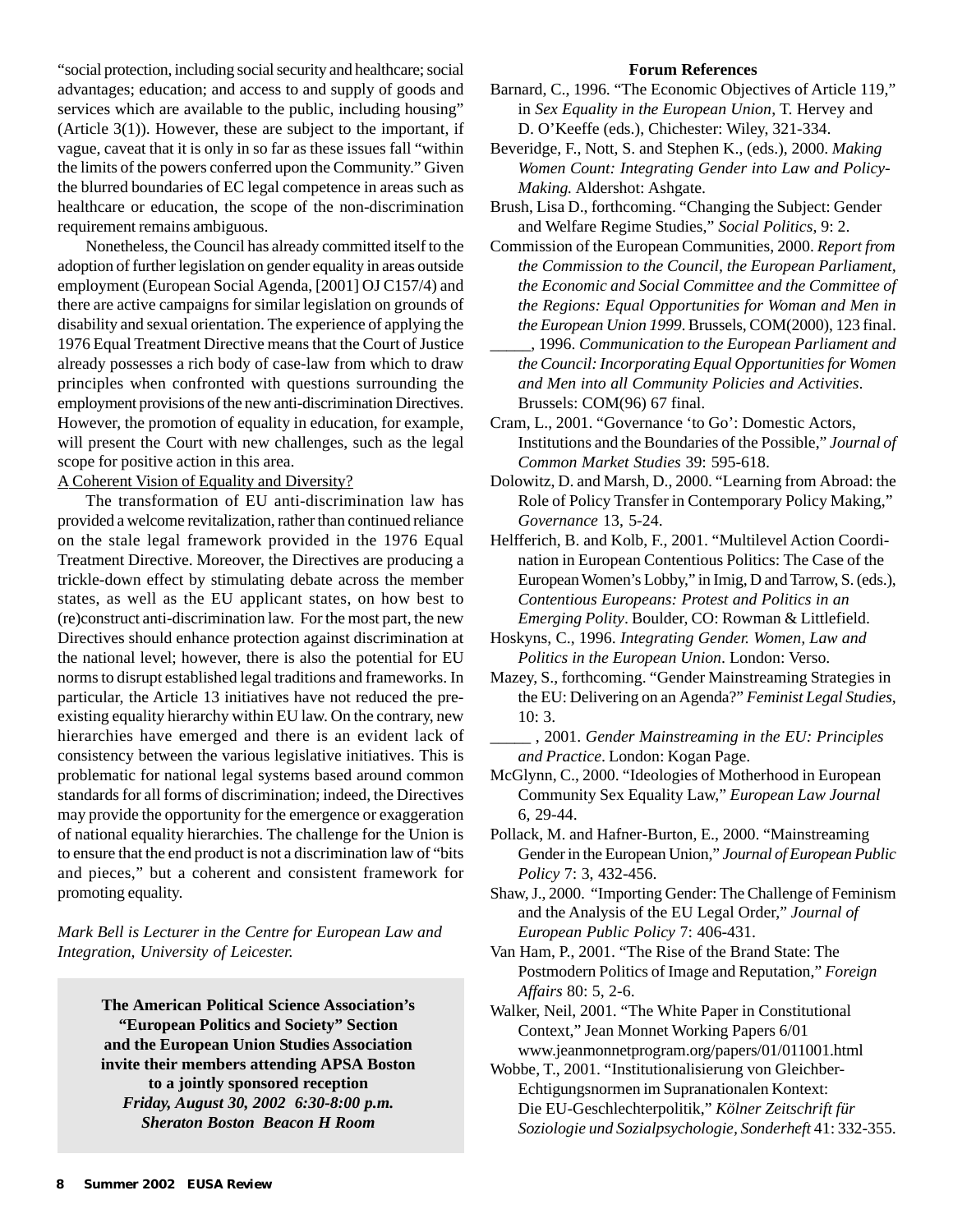# *EUSA Review* **Essay**

#### **Public Opinion and European Integration: The State of the Field Matthew Gabel**

THE REJECTION OF THE NICE TREATY in the June 7, 2001 Irish referendum reminded us of the importance of mass political behavior for the process of European integration. Specifically, the event illustrated two lingering concerns about the future of European integration. First, elite and public opinion are not in concert on European integration. Second, the low turnout—also a characteristic of European elections—points to the low salience and popular mobilization on European issues. The latter concern is often connected to the democratic deficit in the EU.

Furthermore, beyond referendums, mass political behavior regarding European integration promises to play an important role in the governance of Europe and the member states. The success of some important common policies—such as the common currency—depends crucially on public opinion. In addition, it is hard to imagine a successful geographic expansion of the EU in the face of public opposition in the EU and the applicant states.

This essay is designed to highlight several recent developments in our understanding of public opinion and European integration. I focus on five aspects of mass political behavior and European Union politics: (a) voting behavior in referendums; (b) public attitudes toward EU policy; (c) public support for institutional and geographic reforms; and (d) the impact of European integration on voting behavior in national elections; and (e) the effect of cultural and religious values on support for integration.

#### Referendums on European Integration

While scholars and journalists have studied individual referendums on EU membership and treaty reforms, they have paid very little attention to general questions regarding voting behavior in these referendums. Two recent research projects address this gap in the literature. First, Simon Hug and co-authors have studied EU referendums as a class of events. Hug and Sciarini (2000) develop and test a theoretical model of how institutional features—e.g., voluntary vs. required referendum mediate the impact of political factors on referendum voting behavior. Christin and Hug (2002) demonstrated that the process of holding a referendum generally increases public support for integration. Finally, a recent book by Hug (2002), *Voices of Europe: Citizens, Referendums, and European Integration*, provides a detailed study of voting behavior in EU referendums, providing insights into the policy effects of referendums and the extension of referendums in EU politics.

A second strand of research has focused predominantly on the Danish referendum experience. In a study of the Danish referendum on the Maastricht Treaty, Franklin, Marsh, and McLaren (1994) argued that voting behavior in that referendum —and referendums on issues of low salience to voters more generally—tends to reflect voters' attitudes toward domestic political parties, particularly the governing party(ies). Svensson (2002) and Franklin (2002) revisit this argument in a forthcoming special issue of the *European Journal of Political Research*, edited by LeDuc and Svensson (2002). Their exchange further develops our understanding of the conditions under which party elite can influence voting behavior in referendums on integration. It is worth noting that the special issue in which these articles appear deals with a variety of issues pertaining to voting behavior in referendums.

#### Public Opinion and EU Policy

Outside of referendums, it is not clear whether or how voters' attitudes matter for EU policy-making. While European elections might provide such a link, evidence from these elections indicates that a candidate's success is unrelated to her (or her party's) positions on EU policy. And, many scholars and journalists contend that national parties shape public opinion, not the other way around (e.g., Wessels 1995). Consequently, we might consider voters' policy attitudes irrelevant for EU policy-making. Some recent research suggests otherwise.

Carrubba (2001) examines whether voters' attitudes toward integration affect the positions that parties take on integration. Surprisingly, he finds fairly robust evidence that they do. By establishing this electoral connection, his study suggests that mass policy preferences are relevant for understanding EU policymaking. Moreover, his careful methodological treatment of the issue of reverse causality raises questions about how to interpret past evidence of party effects on voter opinion.

Why do voters vary in their preferences over EU policy? Ray (2002) provides an interesting answer, focusing on citizens' preferences for EU authority in different policy areas. Ray shows that citizens evaluate policies based on their satisfaction with the current national level policy and their expected benefit from a change to a harmonized EU policy. Thus national context—in terms of social protection and welfare policies—tempers how citizens in similar socio-economic positions in different memberstates view the same policy.

Public opinion is particularly relevant for maintaining a common currency (Barro 1986). Here, too, national context matters for public opinion. Kaltenthaler and Anderson (2001), Banducci, Karp, and Loedel (forthcoming), and Gabel (2001) show that individual-level and aggregate-level support is affected by national economic and political contexts: e.g., domestic trade relations, economic institutions, and the domestic political agenda.

#### Public Opinion on Institutional and Geographic EU Reform

Two recent studies of public support for proposed institutional and geographic reforms are of particular interest. Rohrschneider (2002) explores why EU citizens vary in their support for the creation of parliamentary government at the European level. He finds that support varies positively with citizens' perception of the quality of representation at the European level. Interestingly, this effect grows in strength with the quality of national political institutions.<sup>1</sup> One important implication of this study is that a common proposal to alleviate the democratic deficit—an increase in the *(continued on p.10)*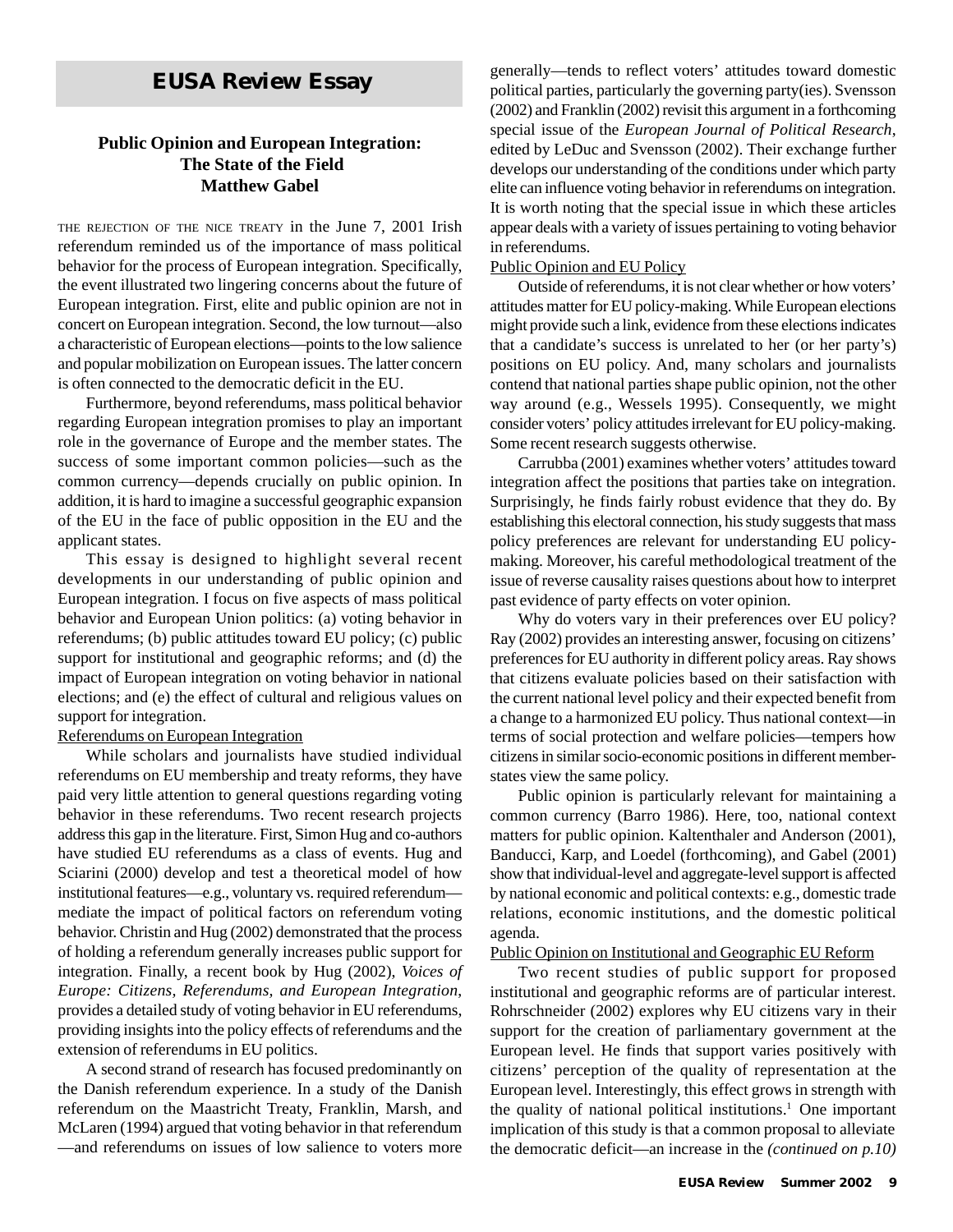*(continued from p.9)* power of the EP—faces serious public opposition *because of* the perceived democratic deficit.

Tucker, Pacek, and Bernisky (2002) examine support for accession to the EU among citizens of the applicant countries. They find that the beneficiaries from the economic transition and supporters of a market economy are significantly more supportive of membership than the economic losers from the transition. They also present suggestive evidence that citizens' attitudes toward membership affect their choice of parties in national elections. Voters who support integration are more likely to favor parties that advocate accession than voters who oppose membership. It is important to note that they do not argue that support for accession is based on utilitarian evaluations of economic benefits from EU membership itself. As Ehin (2001) and Cichowski (2000) show, such concerns are poor predictors of support for accession.

#### European Integration and National Electoral Politics

While a great deal of evidence suggests that national electoral politics are consequential for EU politics, until recently there was scant evidence for the reverse effect. But several studies indicate that the membership in the European Union and EU policy concerns are likely to play an increasing role in national elections. Evans (1998) presents convincing evidence that voters' attitudes toward the EU have had a significant effect on vote choice in recent British elections. Gabel (2000) and Scheve (1999) present evidence of similar effects in other member-states. Clearly, EU politics has not dominated national elections, but it appears to be gaining in salience. How important a role could integration play in national elections? [V]an der Eijk and Franklin (2002) conclude that the issue of European integration represents a "sleeping giant." They find that voters' positions on integration are so distinct from their left-right positions that the politicization of European integration will have dramatic effects on national electoral politics.2

#### Culture, Religion, and Public Support for Integration

Utilitarian models of public support for integration have played a prominent role in research (e.g., Gabel 1998). Several recent studies provide a different perspective, focusing on cultural and religious attributes of citizens. McLaren (2002) shows that citizens' perceptions of cultural threat are an important factor in explaining opposition to integration. De Master and Le Roy (2000) demonstrate that xenophobia is a significant factor as well. Nelsen, Guth, and Fraser (2001) focus on the nature and strength of Christian religious affiliations. They find that Catholics are more supportive of integration than Protestants and that support increases with the level of religiosity for both denominations.

*Matthew Gabel is Associate Professor of Political Science at the University of Kentucky.*

#### **Notes**

1. On the effects of the quality of national institutions, see also Sanchez-Cuenca (2000).

2. The findings of Gabel and Anderson (forthcoming) also support this characterization of policy positions.

#### **References**

- Banducci, Susan, Jeffrey Karp, and Peter Loedel (forthcoming) "The Euro, Economic Interests and Multi-level Governance: Examining Support for the Common Currency." *European Journal of Political Research*.
- Barro, Robert (1986) "Reputation in a Model of Monetary Policy with Incomplete Information." *Journal of Monetary Economics* 17: 1, 1-20.
- Carrubba, Clifford J. (2001) "The Electoral Connection in European Union Politics." *Journal of Politics* 63: 1, 141-158.
- Christin, Thomas and Simon Hug (2002) "Referendums and Citizen Support for European Integration." *Comparative Political Studies* 35: 5, 586-617.
- Cichowski, R. A. (2000) "Western Dreams, Eastern Realities: Support for the European Union in Central and Eastern Europe." *Comparative Political Studies* 33: 10, 1243-1278.
- De Master, Sarah and Michael Le Roy (2000). "Xenophobia and the European Union." *Comparative Politics* 32: 4, 419-438.
- Ehin, Piret (2001) "Determinants of Public Support for EU Membership: Data from the Baltic Countries," *European Journal of Political Research* 40: 1, 31-56.
- Evans, Geoffrey (1998) "Euroscepticism and Conservative Electoral Support: How an Asset Became a Liability." *British Journal of Political Science* 28: 573-90.
- Franklin, Mark (2002) "Learning from the Danish Case: A Comment on Palle Svensson's Critique of the 'Franklin Thesis,'" in LeDuc, Lawrence and Palle Svensson (eds.) "Interests, Information, and Voting in Referendums," Special issue, *European Journal of Political Research* 40: 4.
- \_\_\_\_\_, Michael Marsh and Lauren McLaren (1994) "Uncorking the Bottle? Popular Opposition to European Unification in the Wake of the Maastricht Treaty." *Journal of Common Market Studies* 32: 4, 455-472.
- Gabel, Matthew (2001) "Common Currency, Divided Opinion," in Barry Eichengreen and Jeffry Frieden (eds.) *The Political Economy of European Monetary Unification*. Boulder, CO: Westview Press.
	- \_\_\_\_\_ (2000) "European Integration, Voters, and National Politics." *West European Politics* 23: 4, 52-72.
	- \_\_\_\_\_ (1998) *Interests and Integration: Market Liberalization, Public Opinion, and European Union*. Ann Arbor: University of Michigan Press.
	- \_\_\_\_\_ and Christopher Anderson (forthcoming) "The Structure of Citizen Attitudes and the European Political Space." *Comparative Political Studies*.
- Hug, Simon (2002) *Voices of Europe: Citizens, Referendums, and European Integration*. Boulder, CO: Rowman & Littlefield.
	- and Pascal Sciarini (2000) "Referendums on European Integration: Do Institutions Matter in the Voter's Decision?" *Comparative Political Studies* 33: 1, 3-34.

Kaltenthaler, Karl and Christopher Anderson (2001) "Europeans and Their Money: Explaining Public Support for a Common

*Editor's note: References for Matthew Gabel's essay are continued on p.16.*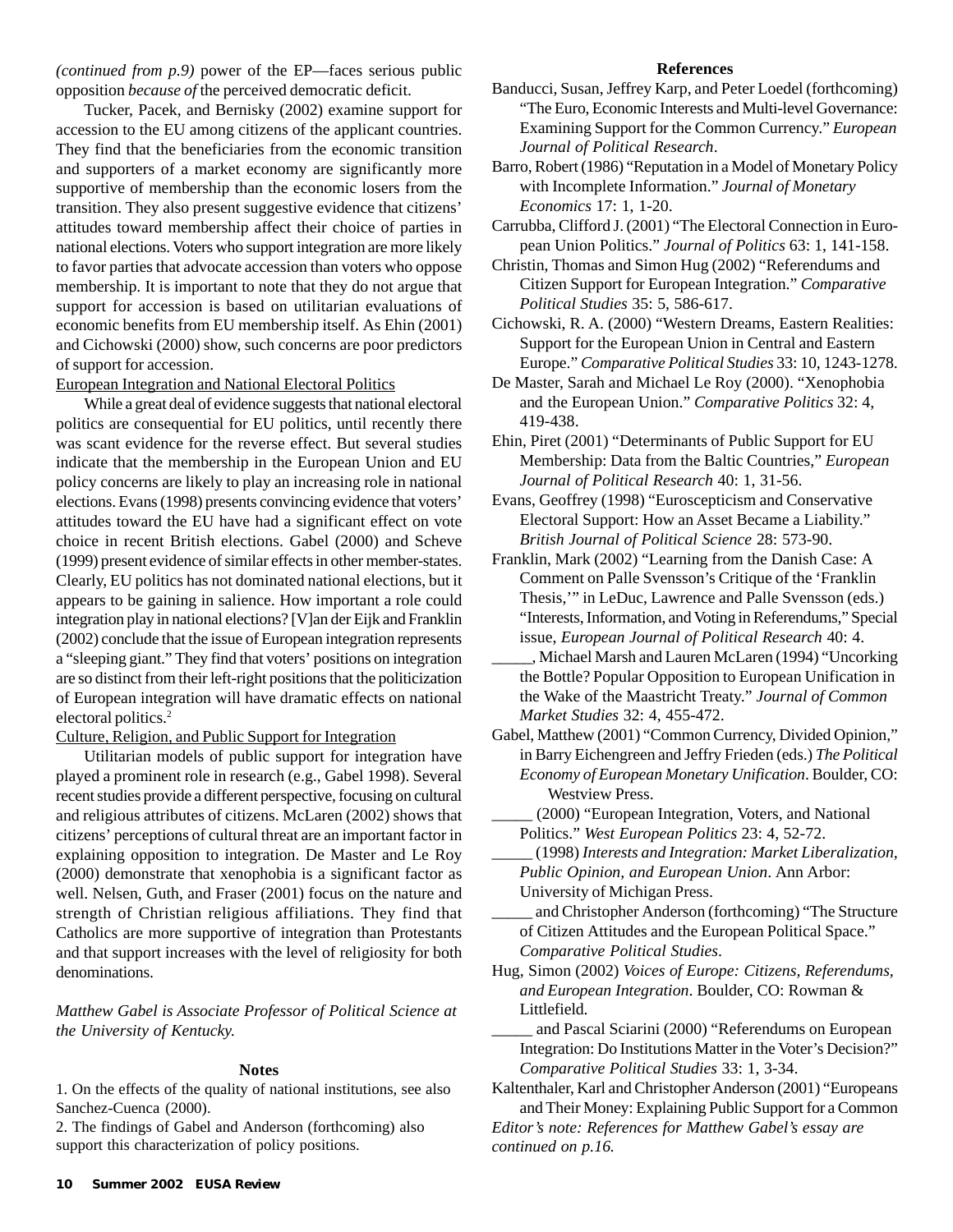# European Union Law the experience

*The Faculty of Law at the University of Leicester have been teaching postgraduates since 1975, and are one of the pioneers of distance learning. We began offering postgraduate qualifications by this mode in 1988, and we have graduated more than 1,000 distance-learning students. We offer three thriving programmes: in European Union Law, in Law and Employment Relations, and in Social Welfare Law. The courses we offer build on the research interests and expertise of members of a truly international law school, which draws its staff and students from many countries across the world.*

## **Faculty of Law**

**GRADUATE STUDIES - DISTANCE LEARNING**

# European Union Law

#### (Commercial/Employment)

LL.M./M.A. PgD *(October 2002 Entry)*

- Modular Programme
- Comprehensive materials
- $\blacktriangleright$  Suitable for legal practitioners and other professionals
- ▶ Combines work with study
- Assessment by course work
- ▶ Two year Distance Learning

# (Established 1991) Growing in Strength

Accredited for CPD and NPP

# Contact

**Distance Learning Faculty of Law University of Leicester LE1 7RH, UK.**

**Tel: +44 (0) 116 252 2346 Fax: +44 (0) 116 252 2699**

**www.le.ac.uk/law/dlu email: dlads@le.ac.uk Please quote** 



- Internal Market Law
- Economic & Monetary Union
- Competition law (option)
- Commercial law (option)
- Employment law (option)
- Consumer Protection



Distance learning enables students to pursue their studies as best fits their own circumstances, planning their own timetable of study to match their work and family commitments. It is an active method, in which students must read, learn and assimilate the material for themselves, although telephone and email support is available. There is also an opportunity for discussion and tutorial sessions at face-to-face residential workshops. Our experience of using these methods has been that students find the combination of home study to assimilate the basic information, and short residential workshops for discussion and tutorial help, an attractive and enjoyable option.

The University of Leicester's European Union Law Masters' Programme was established in 1991, the programme with over 300 graduates to date has attracted participants from over 40 countries and from every continent. A wide range of professions are represented including lawyers, company executives, governmental officials and human resources managers.

The intention behind the programme is to offer you both academic and professional opportunities. European Union Law is constantly changing. This programme will enable you to understand the subject, place all the elements in their proper context and feel able to analyse and deal with the practical issues that you may encounter in your day-to-day work. The programme is therefore both useful and interesting, designed to open your eyes to the underlying issues.

# *Who is the Course for?*

The course is intended for those concerned with developing both a professional and academic interest in the European Union and its legal and political dynamics for the purposes of both professional and personal development. Experience shows that course members are part of the "global village" with a spread of participants covering a seemingly infinite number of vocations, age groups, countries and nationalities, all with a shared interest in learning about the European Union. This diversity is one of the most exciting features of the University of Leicester distance learning experience.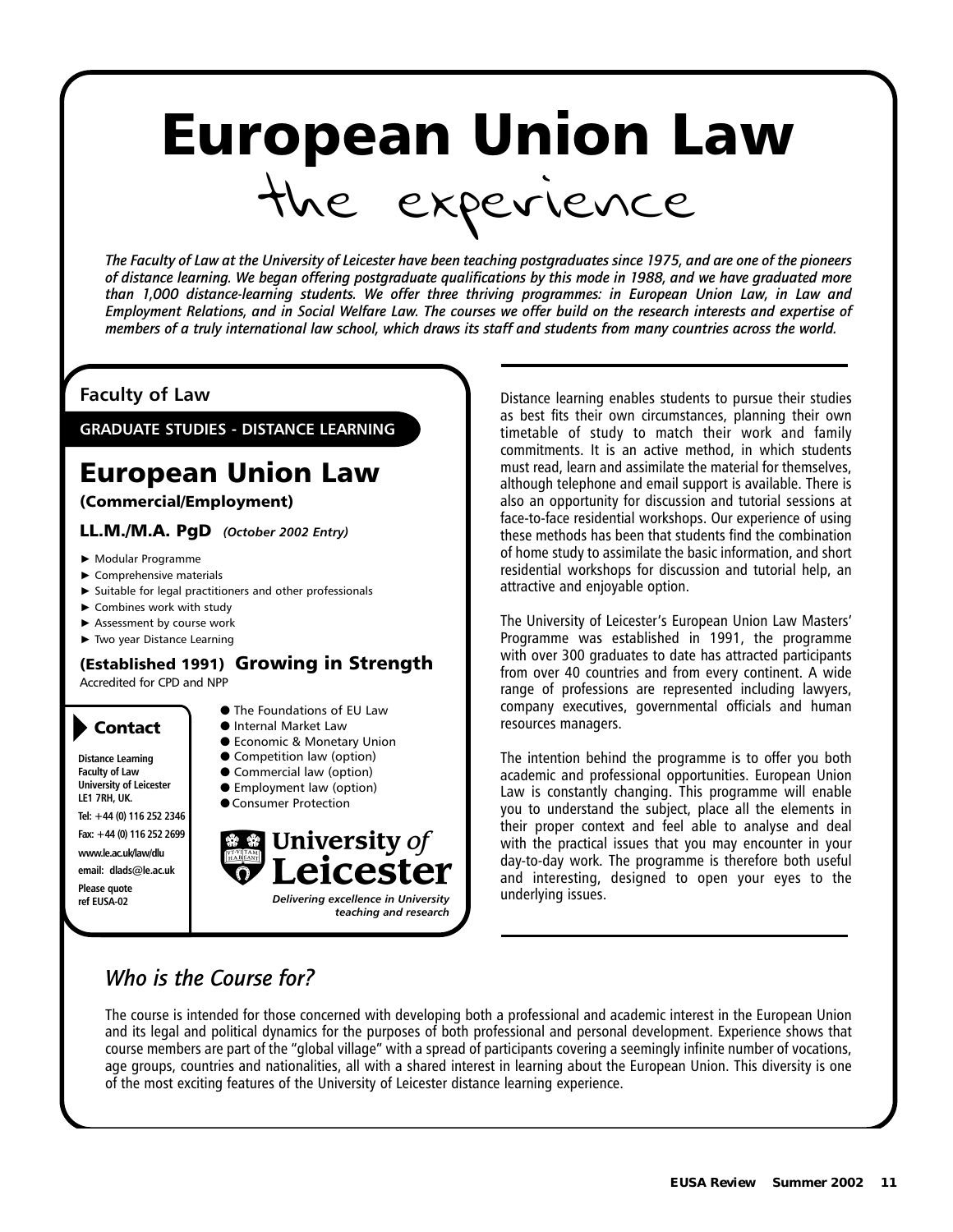# **Book Reviews**

#### **Bruno De Witte, Dominik Hanf, and Ellen Vos (eds.)** *The Many Faces of Differentiation in EU Law***. Antwerp, Belgium: Intersentia, 2001, 390 pp.**

THIS BOOK PUTS ITS FINGER on a very important topic in global governance: how to build flexibility into international agreements. Flexibility is important in facilitating adaptation to local and changing circumstances and in avoiding the dulling effects of homogenization through internationalization. As the editors point out, differentiation may well be the opposite of uniformity—so that in embracing the virtues of flexibility one per force relinquishes the benefits of uniformity. But, they argue, flexibility may actually strengthen unity in the long run, presumably by helping to ensure that greater international coordination and cooperation does not force awkward and unpopular policies on domestic actors, thus provoking noncompliance and fomenting backlash.

The goal of greater flexibility was formalized in the Treaty of Amsterdam and the Treaty of Nice which included clauses designed to facilitate "enhanced cooperation" among sub-groups of member states. This political development was the impetus for the project, but as the volume makes clear, European Law has always allowed for differentiation and flexibility. The book compiles contributions from a workshop and, as advertised, the book presents *The Many Faces of Differentiation in EU Law.*

The editors group the individual papers—all written by legal scholars—into four sections: (1) "Closer Cooperation from Rome to Nice" (two chapters providing an historical overview of differentiation over time); (2) "Uniformity v. Diversity in EU Policy-Making: Field Studies" (four chapters analyzing the trade-off between uniformity and diversity in certain policy areas); (3) "Uniformity v. Diversity in EU Law: Institutional Aspects" (six chapters; law and domestic structures are some of the "institutions," but external relations are also discussed here for reasons that are not entirely clear); and (4) "Constitutional Perspectives on Differentiation" (which presumably means issues that are overarching the other sections; two chapters and a note). The extremely short introduction and the grouping reflects an attempt to make the papers speak to each other and to draw some general insights. The quality of individual papers is quite good in that one gets a sense that the authors know what they are talking about, and the roster of contributors is impressive. But one is left with too many faces, not enough of a pulling together of the different contributions, and too little analysis within each contribution of what the faces mean.

I tried to organize the faces in order to get some sense of the dimensions of flexibility in European law. It led me to a different grouping of chapters:

(1) Flexibility as it is built into EU legislation (presumably by the Council): "Flexibility clauses" were built into EU treaties over time (contribution by Dominik Hanf) and perhaps ironically, even weakened more recently (Jose M. de Areilza); differentiation was built into harmonizing legislation (Ellen Vos); diversity is institutionalized EU treaties, legislation, and relations with other international organizations (Deidre Curtin).

(2) Flexibility as allowed through derogations to EU policies in areas such as: EMU (Jean-Victor Louis); social policy (Sean Van Raepenbusch and Dominik Hanf); environmental policy (Ludwig Krämer); and, Justice and Home Affairs (Georgia Papagianni).

(3) Flexibility in external relations (contributions by Bruno de Witte and by Eddy de Smijter).

(4) Flexibility created through nuance in law and legal interpretation: proportionality and subsidiarity are tools for differentiation (Gráinne de Búrca); soft law instruments provide flexibility in European law (Linda Senden and Sacha Prechal); and, the principle of equality, brought in through EU, international and national law, as it constrains flexibility (Jan Wouters).

(5) Flexibility emerges also through inevitable variations created by national institutions (judiciaries and private enterprise) (Wouter Devroe).

Overall the volume does not order the bewildering variations that exist in European law and European governance, and a number of the contributors do not go beyond listing the differentiation one finds. Perhaps the point is to gather a list of the ways in which flexibility is maintained. But the political scientist in me wonders … when is flexibility chosen? Why are some tools of differentiation used in some situations, and other in different situations? Who are the actors inserting flexibility (the Council, national administrators, national parliaments, the European parliament, courts, all of the above)? What are the different ways in which the different actors build in flexibility? What are the motivations of different actors in adding in flexibility? What are the political, economic and legal consequences of the different modes of differentiation? What are the costs and trade-offs in real terms in adding flexibility?

For scholars of European law, the book provides a detailed catalogue of a number of dimensions of flexibility in European law and some insightful analysis of what this flexibility means for legal interpretation (the chapters by de Búrca and Wouters are excellent here). For those who want to learn from the European experience, the volume reveals the techniques Europe has used throughout time to deal with the centripetal forces of divergent actor interests through building flexibility into its law. For those who want to gain access to the incredibly complicated nature of European law, to know what states must do together, and where they can go their own way, the book displays the lawyers' toolkit of ways to build escapes into the law. It is not the legal scholars' fault that politicians (of the legal and political type) are so good at building in flexibility by creating what in the end of the day are exceptions and caveats that permeate European law. Perhaps it would be impossible to make order of the exceptions—though non-lawyers (and especially the general public) would benefit tremendously from doing so. This book certainly shows the many dimensions that would need to be included in any attempted synthesis.

> **Karen J. Alter Northwestern University**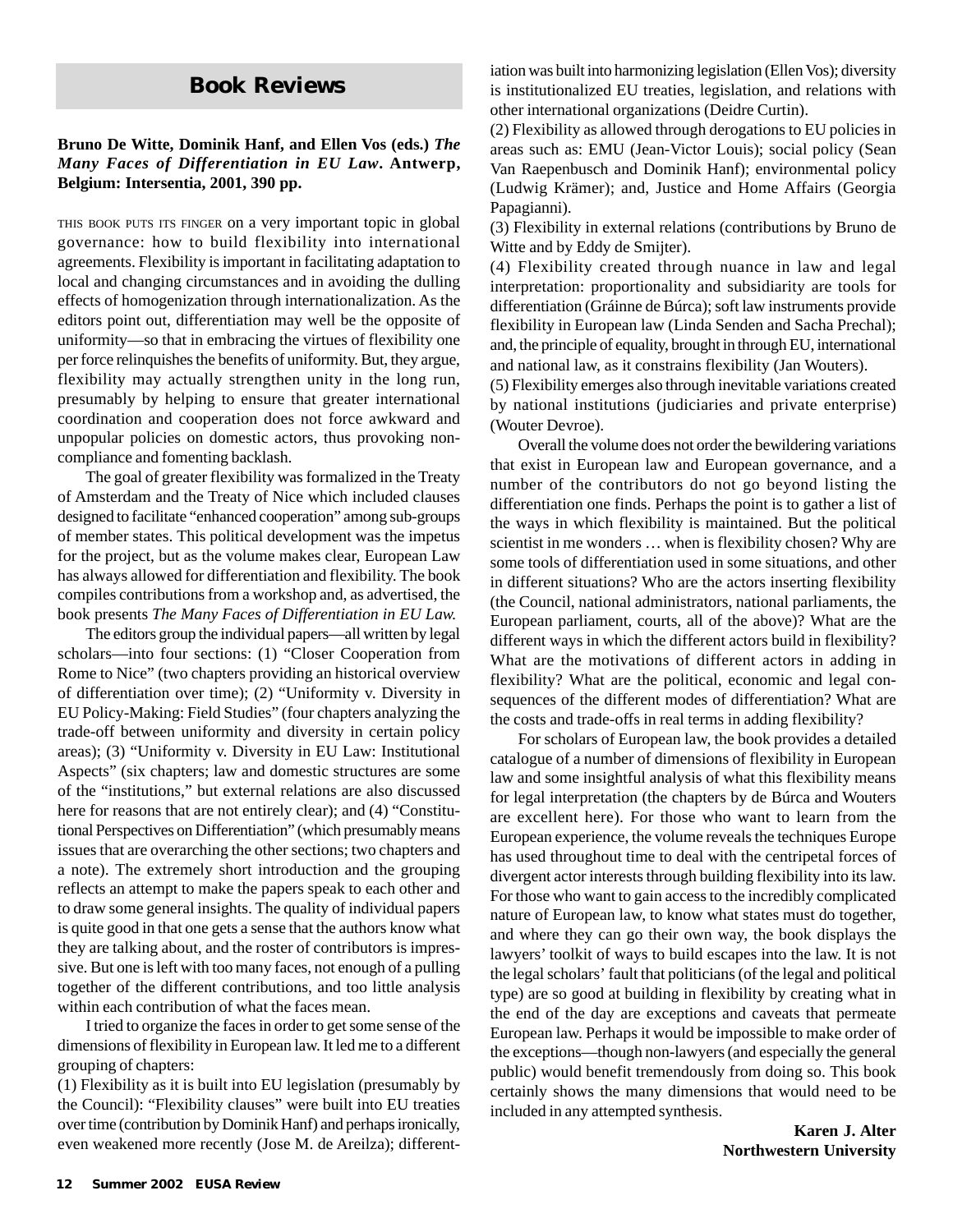#### **Roy H. Ginsberg,** *The European Union in International Politics: Baptism by Fire***. Boulder, CO: Rowman & Littlefield Publishers, 2001, 305 pp.**

THE TOPIC OF ROY GINSBERG'S book could hardly be more timely. At least since the mid-1990s, Eurobarometer Reports, including the most recent one of April 2002, have demonstrated that by substantial majorities, European publics have supported the goal of pursuing peace in Europe and beyond and have been in favor of common foreign policy and common security and defense policy. In calling for the EU to "shoulder its responsibilities as a world power," the European Commission's recent submission to the Convention appears finally to recognize this desire of European citizens for a greater engagement of the EU internationally.

Others have sought to describe and explain two facets of the EU's foreign relations: the decision-making system and the nature of the decisions. However, these analyses tend to separate into two tracks: external trade and economic relations (Pillar I) and Common Foreign and Security policy (Pillar II). Roy Ginsberg's work brings a completely new perspective by combining the two strands into what he calls "European foreign policy" and by looking at the third, arguably most crucial, dimension of the overall decision-making process: implementation and impact on the other players in the international system.

Ginsberg's effort to grasp the many levels and multifarious mechanisms of the EU's impact in global politics does for external behavior what Gary Marks did for our understanding of decisionmaking and implementation on internal matters (multi-level governance). As with Marks, the strength of this work lies in its capacity for both synthesis and original thinking.

The book seeks to answer a fundamental question that we have largely ignored: Is the EU an economic giant, yet a political dwarf internationally? After briefly reviewing the conceptual literature pertaining to external behavior, which he finds useful in combination but lacking as individual contributions, Roy Ginsberg offers a framework for assessing impact in the transformation of outputs (both action and inaction) from the foreign policy system into outcomes. He uses both subjective (cognitive) and objective (empirical) measures of external political impact, ranging from elite interviews, public opinion, primary and secondary source material to statistical data and quantification. His nuanced approach of defining four levels of impact—nil, marginal, considerable and significant—and of accepting two kinds of outcome—negative and positive—is a strength of the work. However, he could elaborate more on the distinctions between "considerable" and "significant" impacts.

The cases Ginsberg uses to evaluate impact are well-chosen, for they define the purposes, instruments, and limits of the EU internationally. In former Yugoslavia from 1991 through 1995, the EU faced one of its severest challenges, whose outcome stimulated the whole Common Foreign and Security Policy project. The Middle East was a primary area of European Political Cooperation (the precursor to CFSP) since its inception in the early 1970s. The EU's relationship with the U.S., whether bilaterally or in third areas, is fundamental to everything the EU does.

In all three cases, Ginsberg challenges the conventional wisdom that the EU is, at best, a subordinate player in the international system. Rather than posing a stark alternative to the mainstream view, Roy Ginsberg offers a realistic assessment of the EU's impact. The three cases reveal different characteristics of the EU: in former Yugoslavia as risk-taker and agenda-setter; in the Middle East as economic and political actor; and in the case of the U.S., as partner. In all three cases, he assembles and analyzes large volumes of data, and presents clear, extensive, summary charts.

Of the eighty cases of EU action in the former Yugoslavia from 1991 until 1995, in the majority the EU had considerable impact (fifty-one percent), with the categories of significant, marginal and nil registering thirty, sixteen, and three percent of cases respectively. Just as the EU used a variety of instruments from sponsoring peace talks to providing monitors to proffering humanitarian and economic assistance—so its impact was felt by a variety of actors—from individual states to sub-national governments to international organizations.

In characterizing the EU's experience in former Yugoslavia as "baptism by fire" (p.85), Ginsberg suggests the long-term consequences of EU foreign policy maturation stemming from this early involvement. Ginsberg's framework can be utilized to assess the EU's later role in the region through the Stability Pact for South East Europe, the Stabilization and Association Process, and as one of the chief pillars of the UN Mission in Kosovo. Again, we see variegated impact, from nil to significant, and clear evidence of leadership, multiple channels of operation, and of innovation. Moving beyond the economic and political realms, it is in former Yugoslavia that serious discussion is occurring about an EU military role, especially with regard to Macedonia.

To authenticate Ginsberg's findings, we also need to go beyond his cut-off date in the Middle East, namely 1999. Evaluating events since the beginning of April 2002, we see that areas of considerable impact in the past—the EU's singular contribution to building up the Palestinian Authority institutions —can easily be transformed in the longer term into nil impact: the Israeli destruction in short order of significant parts of the Palestinian infrastructure. Ginsberg's analysis does not make the same kind of distinction between short-term and long-term impact in the Middle East that he does in former Yugoslavia. Nevertheless, his framework does capture the reality that the nil impact mentioned regarding institutions has been accompanied by marginal impact (inability to get Israel to retreat from its incursion), considerable impact (the EU is now part of a new framework, the Quartet, together with the U.S., the UN, and the Russian Federation), and significant impact (the resolution of the siege of the Church of the Nativity).

In the period Roy Ginsberg does cover, 1991-1999, given the intractability of the conflict, it is not surprising that significant impact fares worst with no evidence of effect on the Middle East Peace Process. Yet, with respect to the two protagonists, the EU did much better: forty-eight percent of actions had considerable impact on the Palestinians, with the figure standing at sixty-eight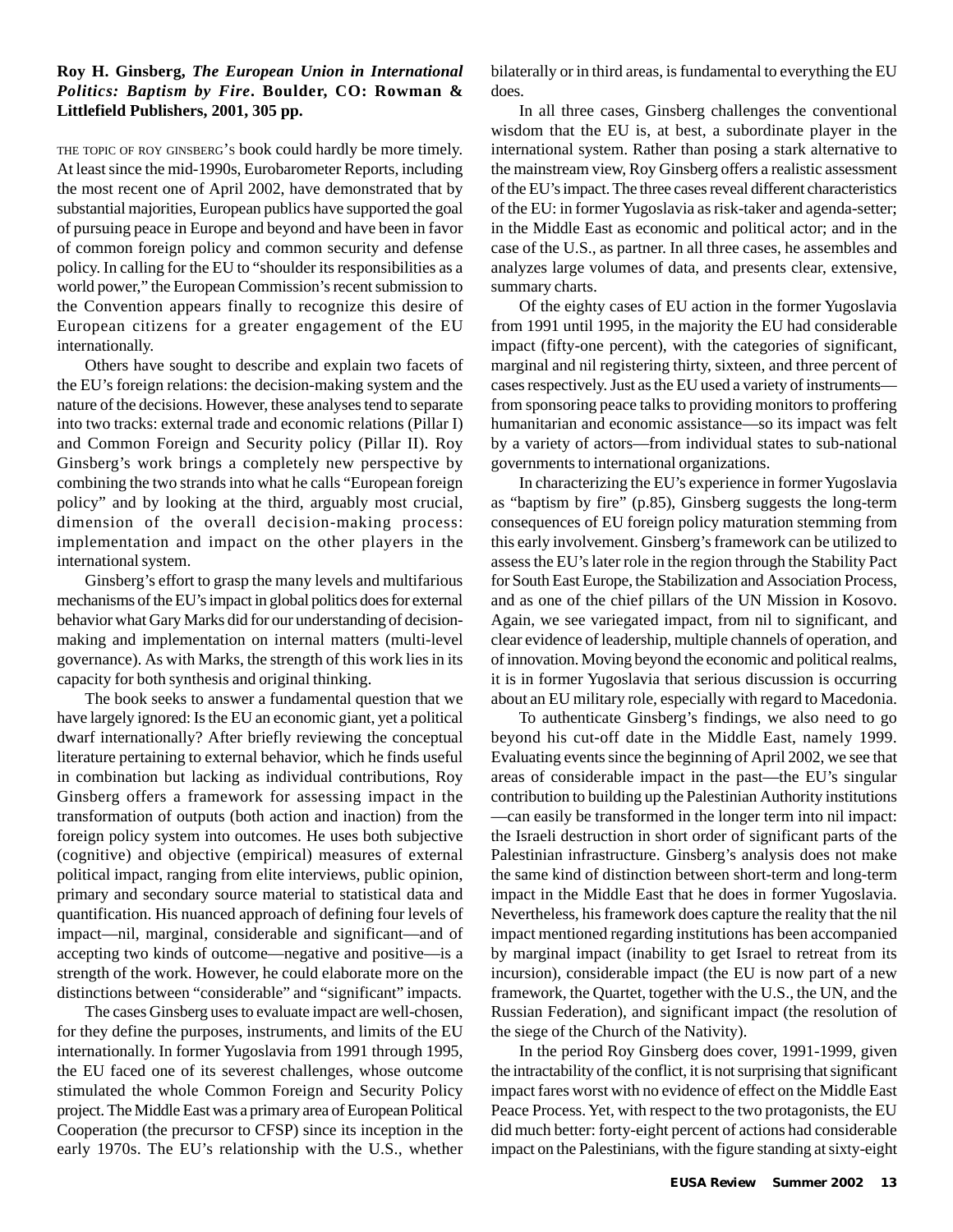*EUSA members interested in reviewing recent, EUrelated books should contact the book reviews editor:*

**Professor Mitchell P. Smith Dept. of Political Science University of Oklahoma 455 West Lindsey St. (Rm.205) Norman, OK 73019 USA E-mail mps@ou.edu Fax 405.325.0718** *Publishers should send two (2) review copies of books directly to Professor Smith.*

percent on Israel; thirty-three percent of cases had significant impact on the Palestinians, and seven percent of cases showed significant impact on Israel. As in the former Yugoslavia, the EU seems to be building networks of interaction with all parties that could bear fruit in the long term.

Analysts on both sides of the Atlantic consider the relationship to have entered a new and dangerous phase of fundamental estrangement both bilaterally and with respect to third issues and regions. American policy-makers tend to wear Realist blinders and discount the EU as a political actor, whereas EU policymakers, frustrated by being viewed as a junior partner, are increasingly charting their own course. Ginsberg's evidence indicates that both sides are wrong to operate from an assumption of lack of impact. Most of the cases Ginsberg evaluates, which range across a broad spectrum functionally and geographically, reveal high levels of EU impact on the U.S.: thirty-five percent of cases showed considerable impact and forty-two percent indicated significant impact.

As the EU reflects during the Convention on the values, institutions and behavior that define it, Roy Ginsberg's book is an important and excellent reminder that in the international arena it has already shed the mantle of political dwarfdom. If the U.S. can dispense with conventional assumptions, and accept this reality of EU political stature internationally, then an effective, conscious, collective (as opposed to an individualized, haphazard, crosspurposes division of labor) could emerge. Such a plan would rest on the unique features of both sides, which in combination could help guarantee a peaceful transformation of the international system that began in 1989 and was jolted severely by the events of September 11, 2001.

> **Lily Gardner Feldman The Johns Hopkins University**

#### **Doug Imig and Sidney Tarrow (eds.)** *Contentious Europeans: Protest and Politics in an Emerging Polity***. Boulder, CO: Rowman & Littlefield, 2001, 293 pp.**

 $\overline{\phantom{a}}$ 

EVIDENCE OF EUROPEANIZATION, UNDERSTOOD as the impact of EU policies on domestic politics, continues to draw the attention of specialists beyond the field of European integration studies. To

some extent, this is to be expected, as over time institutional and policy adjustments, adaptations and other organizational and political dynamics will have evolved in reaction to the scope of EU influence. In the area of political action, most attention to date has concentrated on interest group behavior, whether in relation to the formation of European-level associations and/or national strategies for influencing the European Commission, national governments, etc. European Parliament elections have generated a growing body of voting studies, and thanks to the Eurobarometer series, analyses of public opinion and attitudes on the EU have matured. More recently, political party specialists have begun to incorporate the EU into their research foci, whether it is the analysis of transnational party federations or the impact of the EU on national parties policies and organization. Anti-EU sentiment, whether manifested in party politics or public attitudes, has been a specific focus and developing area of study over the past few years as well.

The book under review, *Contentious Europeans*, represents the efforts of yet another research field for which the EU is now considered a relevant issue/actor/area of contestation for analysis. Social movements studies, that is, traditional as well as new social movements, have been a viable area of investigation for the past thirty years or more (depending on where one draws the line on new social movements, the 1950s civil rights movements, or later in the 1960s and early 1970s with anti-war, feminist and ecological movements). The main thesis of editors Imig and Tarrow is that the EU now impinges on the environment and thus calculations of contemporary movements. These movements are now involved in developing strategies and tactics suited to engaging this new organizational actor. How they—farmers, environmentalists, anti-GM protesters, etc.—fashion new ways of dealing with the EU, indeed, where exactly to deal with the EU, is the focus of the chapters of the book.

"Contentious politics," according to the editors, is not only about social movements, e.g., politics in the street, "but of the many forms of episodic contentious interaction that have grown up around the policy-making processes of the European Union" (p.4). Contentious politics is one facet of the many ways in which Europeans now confront the EU as it intrudes into more and more areas of domestic life. For Imig and Tarrow, how and where this contentious collective action is aimed is a central concern. The book consists of the editors' theoretical argument and presentation of data from a comparative project as well as a number of chapters documenting the actions of a variety of different groups/movements. The comparative project consists of a data set drawn from the Reuters news wire reflecting events from January 1, 1984 through December 31, 1997 in all twelve EU member states of the time. Nine-thousand-eight-hundred seventy-two "discrete contentious political events" were found and, of these, 490 fit the parameters designed to describe *European* contentious events. From this data, different types of European protest were measured, leading to general conclusions regarding the evolution of protest and the future configuration of the European polity. Europrotests, as one can easily imagine, are those in which the EU is either a target, direct or indirect,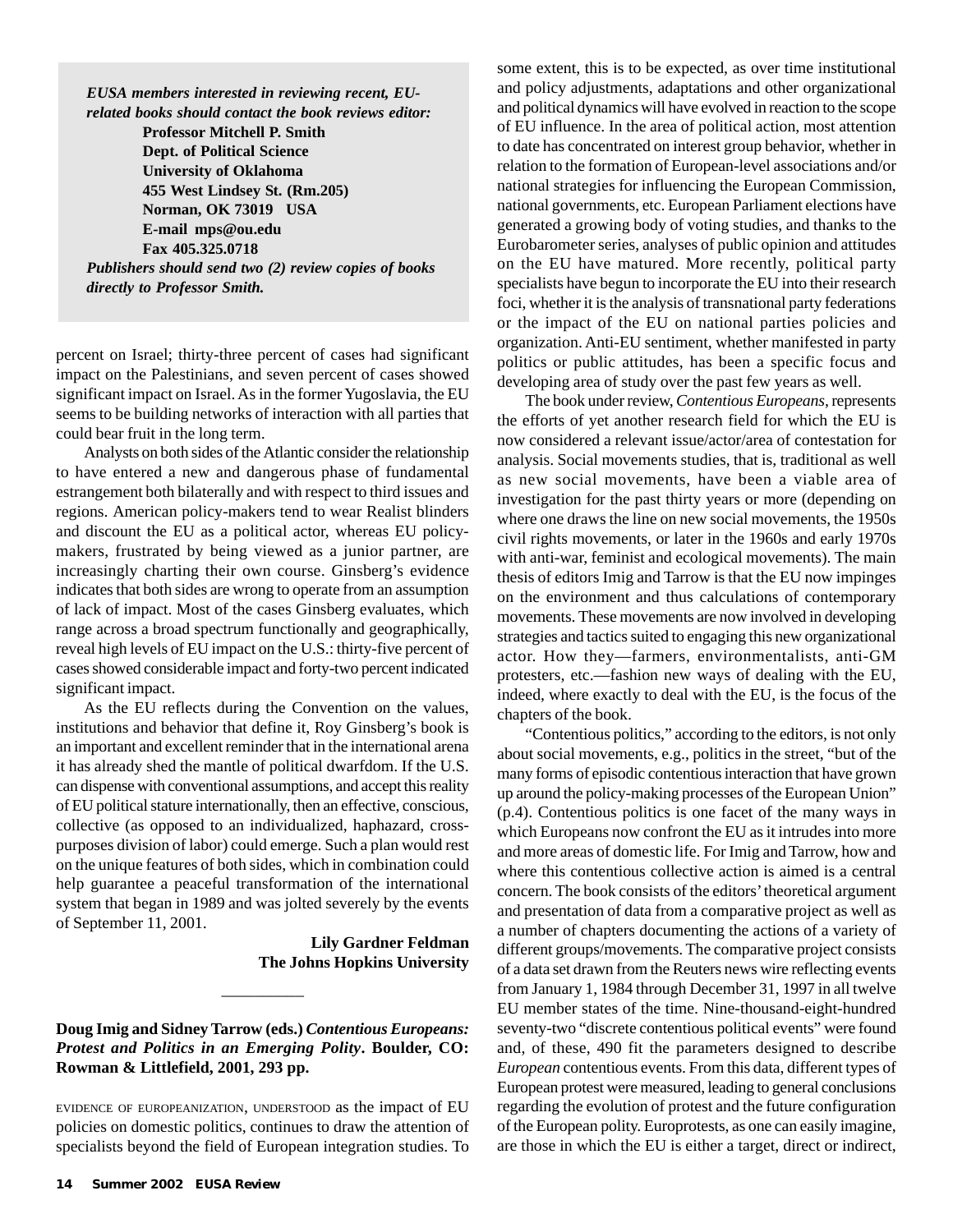or the source. Either way, the EU is implicated in the intent of the protest. Imig and Tarrow further divide Europrotests into "domesticated" and "transnational," with transnational further subdivided into competitive, cooperative and collective.

Domesticated protests appear to be the primary focus of action involving the EU. Domesticated refers to the direct target of the protest, i.e., the national state or some component of it or other actors present on this terrain, even though the EU or one of its agencies is the source or indirect target. Domesticated contentious action in fact makes up roughly eighty-two percent of Europrotests. The evidence demonstrates that "although Europeans are increasingly troubled by the policy incursions of the EU, they continue to vent their grievances close to home demanding that their national governments serve as interlocutors on their behalf" (p.47). Among the conclusions from this comparative study, according to the editors, are that social movements continue to operate mostly within domestic political systems, regardless if the subject of their attention is supranational, and that the national state, or better, the member state, is not disappearing anytime soon. In fact, according to the evidence from their study, Imig and Tarrow suggest that its role as an intermediary between its citizenry and the EU is becoming all the more significant. As for the future shape of the EU, they label their perspective *interactionist*, that is, the dynamic involved in the political formation of a European polity is "conflict and cooperation between and among nonstate and public actors" (p.4).

Most of the rest of the book is taken up with case studies, and these are arrayed to reveal that some movements are more successful than others in acquiring some satisfaction for their demands, or simply are more involved than others in contentious political action aimed at the EU. Here of course, the evidence supports what we all know, which is that farmers, as an occupational group, are far ahead of most others in taking "to the streets." Other findings include the phenomenon of some movements, for instance the European Union Migrant's Forum, becoming ensconced in Brussels but cut off from a dynamic movement base, thus affecting the movement's influence in bringing pressure on decision-makers. The findings certainly suggest that successful lobbying in Brussels requires an active national base, in fact coordinated across countries. The example of the European Women's Lobby is a case in point. Some Brussels-based organizations, such as the European Trade Union Confederation, are considered too far removed from actual national union struggles to make much of a difference at all. Imig and Tarrow refer to "virtual representation" when describing the actions of these organizations.

*Contentious Europeans* is an important work. It firmly establishes the relationship between social movement literature and European integration studies, particularly the expanding area of Europeanization. Both the comparative study by Imig and Tarrow and the case studies clearly demonstrate that simple notions of protest and the EU, and even more sedate forms of action such as lobbying, are far more complex than sensationalist media stories might suggest. Organization, national traditions, timing of membership in the EU, location of target, etc., all of these and more are factors that make up the phenomenon of social movements and the EU today. *Contentious Europeans* is rich in detail and judicious in conclusions, and the case studies are firstrate in terms of information and evaluation. The chapters by Imig and Tarrow are a pleasure to read, and many more layers of findings are presented—too much to mention in the space of this review. In the end, Imig and Tarrow and their collaborators have succeeded in systematizing and structuring future research in this area.

> **Robert Ladrech Keele University**

#### **Michelle P. Egan.** *Constructing a European Market: Standards, Regulation and Governance***. Oxford, UK: Oxford University Press, 2001, 365 pp.**

 $\overline{\phantom{a}}$ 

DOES ANYONE OUT THERE STILL think that free markets are "natural" entities, requiring only the removal of government interference for their operation? If so, they need to read Michele Egan's important book on the role standard setting has played in the creation of the Single European market. Egan shows how, when comprehensive and incompatible national systems of standards already exist, the creation of a single market is a difficult task. Although member state governments "demonstrate an unwillingness to accept the mutual equivalence of standards, regulations and conformity assessment" (p.266), reducing the role of government in standard setting has not been sufficient for a solution. Greater delegation to the private sector has not been a panacea. Progress has been made as a result of the interplay between industry-led efforts and emergent legal principles. These legal principles, and the courts that promote them, now set the rules of the game by which governments and firms fight it out over standards. Industry cooperation depends on the creation of a robust legal regime, yet another example of the paradox that Steven K. Vogel characterized as "freer markets, more rules."

Agreeing on measures to eliminate barriers to trade due to differences in standards is not a trivial problem but has been an understudied one. This lack of attention may stem from the perception that, "regulatory politics [are] excruciatingly technical and involv[e] arcane and tedious matters" (p.271). This book goes quite some way toward rectifying the lack of attention by providing a multifaceted examination of a complex topic. The book incorporates relevant literatures on the economics and politics of regulation, cooperation between governments and among firms, business-government relations, law, and, in many cases, the technical characteristics of the standards themselves.

In theory, there are substantial economic gains to be had by removing technical barriers. In practice, in the European Union, these gains have been difficult to realize and the magnitude of the potential gains has, in many cases, not been sufficient to resolve problems around standards. As Egan observes, the existence of national standard setting systems creates a Battle of the Sexes game. Everyone would gain from agreeing to a single standard (or mutual recognition of all standards). However, harmonization on any of the existing standards would create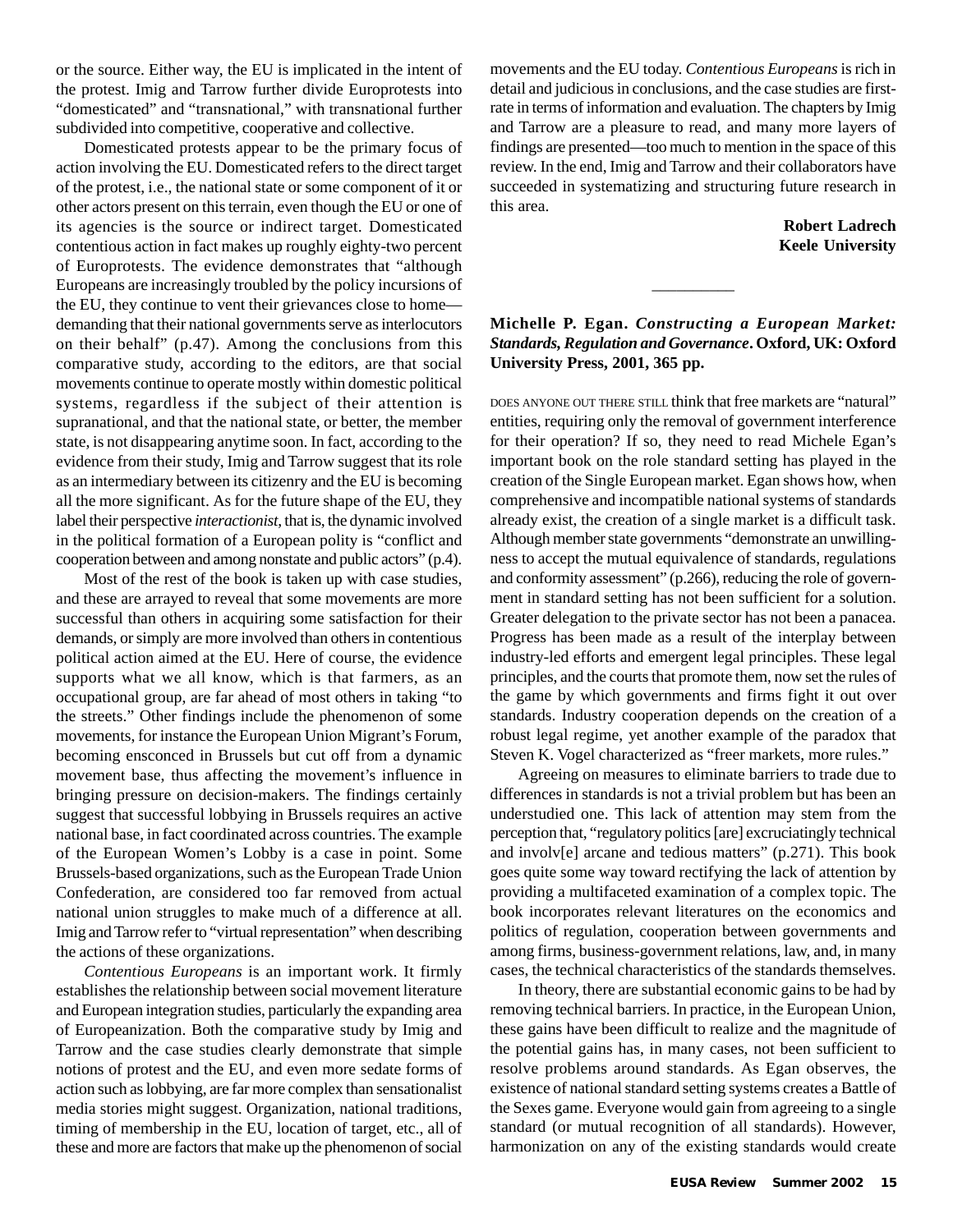winners and losers. One firm's barrier is another firm's advantage. For example, although enormous economic gains could be realized by reaching some accommodation on standards for construction materials, this has been one of the slowest areas in standard setting. By contrast, much progress has been made on standards for toy safety. The gains here probably are smaller, but the distributional impacts are less important.

The book seeks to describe and explain the development of the European Union's approach to managing technical standards and to assess the effectiveness of the approaches tried to date, concluding that much work remains to be done to bring the single market into being. The book examines the costs of fragmentation in the European market and early attempts at harmonization or convergence, which proceeded so slowly that they ultimately were abandoned. The book goes on to examine the New Approach, which sought to resolve issues around standards through greater reliance on private parties and greater flexibility on standards. Chapter 5 examines the role of law and courts in the process, particularly through the development of legal principles. Several chapters assess the impact of these legal rulings on development of markets. Chapter 8 sets out some of the difficulties in reaching agreement on standards, through a closer examination of four cases: the safety of toys, the safety of industrial machinery, regulation of medical devices and construction materials. The book concludes with a focus on the firm level of the standard setting system, looking at the strategies of firms in adapting to the new market.

The book makes fruitful comparisons between the U.S. and the EU in the creation of an internal market, a task that remains incomplete in both cases. The courts played an important role in market creation in both systems. Both systems also make use of private actors in standard setting, but in different ways. Private standard setting in the U.S. is pluralistic, with overlapping and fragmented jurisdictions. In contrast, private standard setting in the EU is intended to be unique and authoritative, representing a delegation of regulatory authority to private actors. Egan notes that, in the EU, a strong role for private actors is a given. In the U.S., the legitimacy of such arrangements often is questioned. In both cases, the delegation of standard setting has led to growth in authority of non-majoritarian institutions, such as standard setting bodies and the courts. Although the EU does retain some oversight over the process, delegation has been a convenient way to deflect blame for the slow pace of negotiations. As Egan points out, in a number of areas, there are substantial barriers to trade within the U.S..

This book is set to become the authoritative work on the subject, both in terms of the history of the process and the consequences of the regime that resulted. It should be read by anyone interested in the nuts and bolts of creating the European single market, in the role of law as a market-preserving and market-correcting force, and also in the governance issues surrounding the operation of markets.

> **Inger Weibust Carleton University**

**Gabel References** *(continued from p.10)* European Currency." *European Journal of Political Research* 40: 2, 139-170.

LeDuc, Lawrence and Palle Svensson (eds.) (2002) "Interests, Information, and Voting in Referendums." Special Issue, *European Journal of Political Research* 40: 4.

McLaren, Lauren (2002) "Public Support for the European Union: Cost/Benefit Analysis or Perceived Cultural Threat?" *Journal of Politics* 64: 2, 551-566.

Nelsen, Brent, James Guth, and Cleveland Fraser (2001) "Does Religion Matter? Christianity and Public Support for the European Union." *European Union Politics* 2: 2, 191-217.

Ray, Leonard (2002) "Don't Rock the Boat: Expectations, Fears, and Opposition to EU Level Policymaking," in Marks, Gary and Marco Steenbergen (eds.) *Dimensions of Contestation in the European Union*. Cambridge: Cambridge University Press.

Rohrschneider, Robert (2002) "The Democracy Deficit and Mass Support for an EU-Wide Government." *American Journal of Political Science* 46: 2, 463-475.

- Sanchez-Cuenca, Ignacio (2000) "The Political Basis of Support for European Integration." *European Union Politics* 1: 2, 147-172.
- Scheve, Kenneth (1999) "European Economic Integration and Electoral Politics in France and Great Britain." Paper prepared for presentation at the 1999 Annual Meeting of the American Political Science Association.
- Svensson, Palle (2002) "Five Danish Referendums on the European Community and Union: A Critical Assessment of the Franklin Thesis," in LeDuc, Lawrence and Palle Svensson (eds.) "Interests, Information, and Voting in Referendums," Special Issue, *European Journal of Political Research* 40: 4.
- Tucker, Joshua, Alex Pacek and Adam Berinsky (2002) "Transitional Winners and Losers: Attitudes Toward EU Membership in Post-Communist Countries." *American Journal of Political Science* 46: 3.
- van der Eijk, Cees and Mark Franklin (2002) "The Sleeping Giant: Potential for Contestation on European Matters at National Elections in Europe," in Marks, Gary and Marco Steenbergen (eds.) *Dimensions of Contestation in the European Union*. Cambridge: Cambridge University Press.
- Wessels, Bernard (1995) "Support for Integration: Elite or Mass-Driven?" in Niedermayer, Oskar and Richard Sinnott (eds.), *Public Opinion and International Governance*. Oxford: Oxford University Press.

The **European Parliament DG for Research**'s new study, "The European Parliament and the Eurotom Treaty: Past, Present and Future" (Working Paper ENER 114 EN), is available to interested EUSA members. Request a copy of the 155-pp. report from Ciára Barker via cbarker@ europarl.eu.int or view it on-line at **www.europarl.eu.int**.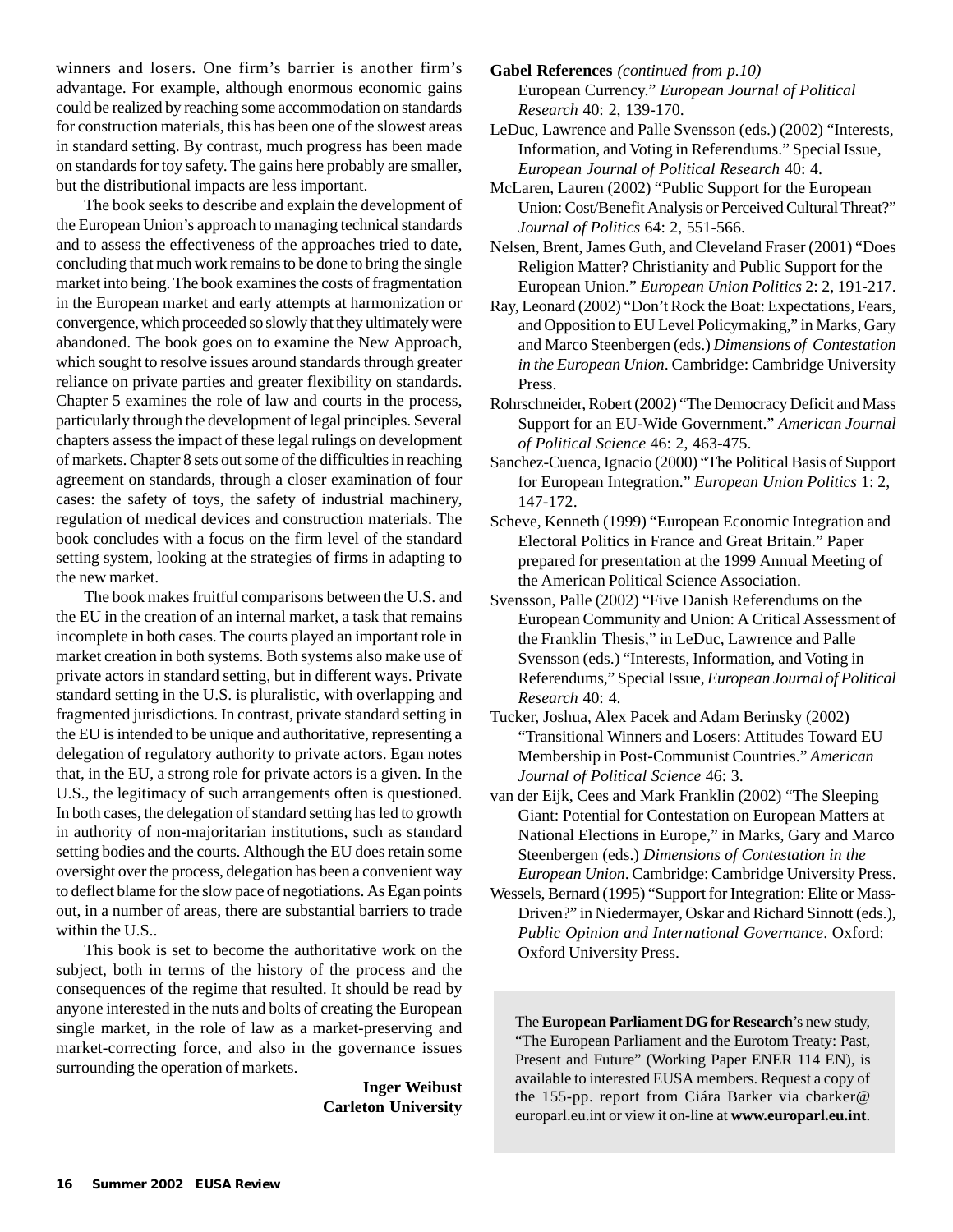# **EUSA List Serve**

WHAT IS THE UBIQUITOUS List Serve? In simple terms, it is a database of e-mail addresses accessed by a named e-mail list. In EUSA's case, our list is managed and maintained by the EUSA office and includes nearly 900 subscribers (as of June 2002), current EUSA members who choose to participate in the List. We use the Majordomo program (which automates the management of Internet mailing lists), and this technology is generously provided to us by the University of Pittsburgh. Among its many advantages is the capacity to send messages to a single named list (one, anonymous line in the message header), rather than the inclusion and/or display of the hundreds of individual e-mail addresses. This not only protects the privacy of the List subscribers, but greatly reduces the size of the posted messages.

Use of the EUSA List Serve is a valuable component of outreach efforts, and an e-mail list has important advantages reaching a large number of people quickly, with a possible multiplier effect if messages are forwarded to other lists. But there are shortcomings as well. If your aim is to reach the EUSA membership, please bear in mind that not all EUSA members subscribe to our List Serve, and that among those who do, not all of them actually read List Serve messages (if, e.g., traveling, or in-boxes are full and the message bounces back undelivered, or someone else screens their e-mail for them). Due to growing "e-mail fatigue," e-mail users are more particular about the lists they subscribe to and what messages they read. To maximize its effectiveness, we choose to use the medium judiciously.

We encourage you to complement your e-mail outreach with traditional paper notices sent by regular mail (particularly for inclusion in the *EUSA Review*) in order to reach all EUSA members and to give them as much advance notice as possible of your events, activities, or programs. Please mail your outreach materials to EUSA, 415 Bellefield Hall, University of Pittsburgh, Pittsburgh, PA 15260 USA.

#### **Best uses of the EUSA List Serve are to post:**

• EU-related information queries, such as "I'm researching …. Can anyone suggest sources … ?"

• EU-related job, scholarship, fellowship announcements (with 60+ days advance notice)

• EU-related calls for proposals (with 60+ days advance notice)

• announcements of EU-related events of worldwide interest (with 60+ days advance notice)

#### **Did you know that our List subscribers ...…**

• number approximately 75% of the total EUSA membership

• are in some 40 countries (and all time zones) around the world • use a wide range of e-mail programs (thus your message looks

different to different recipients of it)

• use e-mail servers that deliver messages at different rates of speed (therefore, List messages do not arrive in all recipients' in-boxes simultaneously)

**Ours is a moderated List Serve** (messages get routed to the EUSA Office for approval before posting), because we want to:

- minimize the possibility of computer virus transmission
- prevent spamming (repeats of the same message to the List)
- prevent marketing messages from being posted to the List
- protect the List from the inadvertent posting of personal e-mail messages

• keep the usage of the List to an average of 3-5 messages per week so that members do not unsubscribe from the list in an effort to reduce their volume of e-mail

#### **We do not post to the EUSA List Serve:**

• e-mail attachments or image files

• marketing or promotional messages (including those that promote books or journals)

• announcements of events that are available only to a very limited proportion of EUSA members

• announcements without sufficient lead-time for EUSA members worldwide to attend, apply, etc.

- messages that are not signed with a person's name and affiliation
- messages that do not include the sender's e-mail address

• messages from persons who are not current EUSA members **How to make your postings to the EUSA List Serve more effective:**

- be brief (one screen-length is the average that most will read)
- provide necessary contact details including any relevant URL(s)
- avoid overformatting (fonts, colors, etc.)
- don't include e-mail attachments

• don't wait until it is too close to your event or deadline to post your message; readers need enough advance notice to plan to attend, apply for the post or scholarship, etc.

#### **How to post a message to the EUSA List Serve:**

Send your message to eusa@list.pitt.edu and, if approved, it will be posted as soon as possible. Messages are posted to the List in the order that they are received. We do not acknowledge the receipt or the posting of your message. We reserve the right to edit for clarity and/or length, and we reserve the right not to post messages to the List. NB: The EUSA does not circulate, rent, lend, or otherwise share the e-mail addresses of its members.

#### *Recent postings to the EUSA List Serve ...* **Position announcements such as,** *inter alia***:**

- postdoctoral fellowship at the Institute for the Study

of Europe at Columbia University

- doctoral fellowships for a Transatlantic Graduate
- Student Workshop at the European University Institute
- Fulbright Grants in EU Affairs in Brussels and Bruges

- research/studentships at the London School of

Economics and the Queen's University Belfast

**List queries seeking information on,** *inter alia***:** - a good definition of national interest as related to

- EU decision making?
- the contributions of Clarence K. Streit to the development of what became the EU?
- the privatisation process in the financial services
- industry in Central and East European countries?
- the process of Europeanization, and ... a distinction
- between European values as against ... other values?
- polling data in Europe looking at European views on
- U.S. and American policies since September 11th?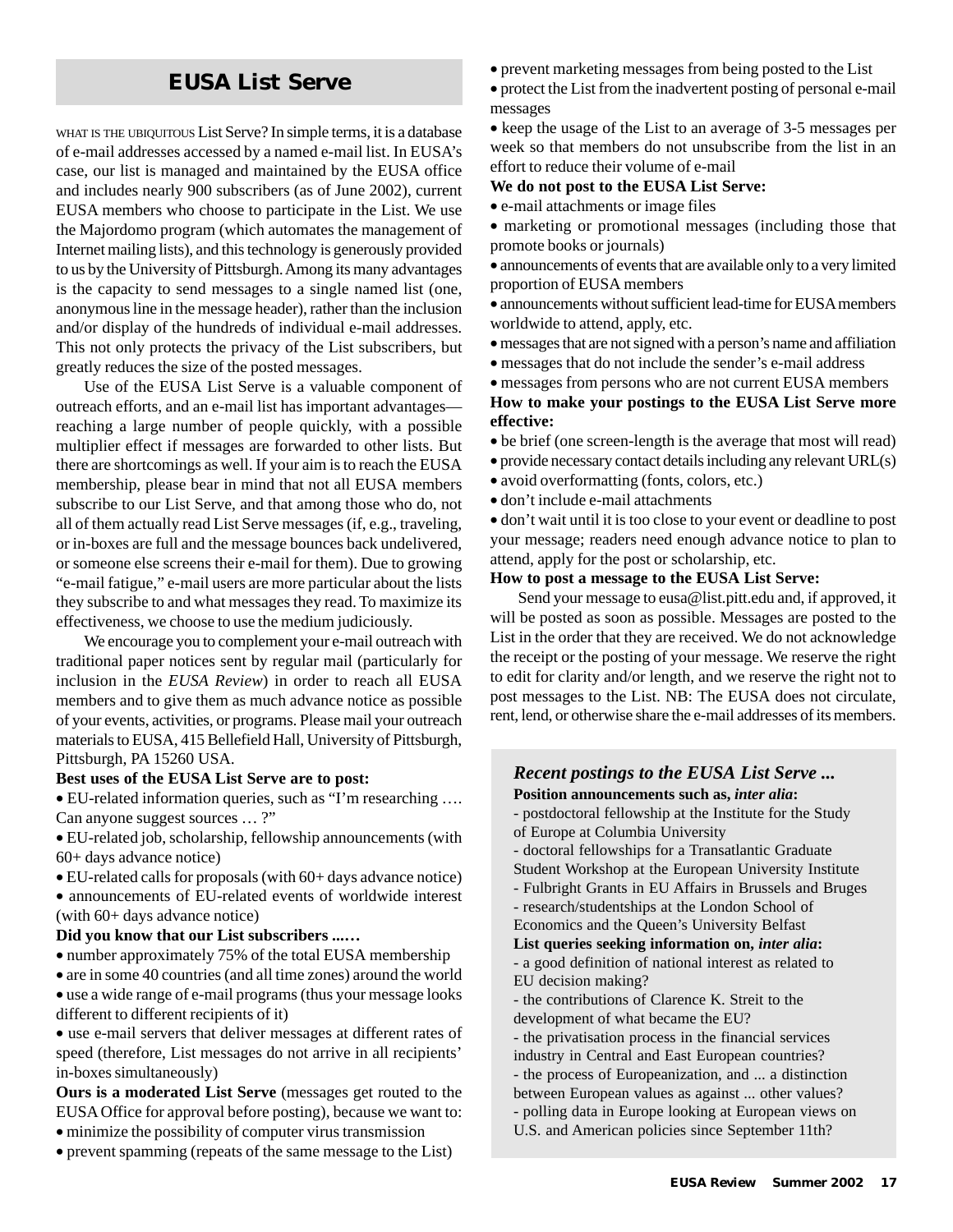# **Teaching the EU**

*Editor's note: This column is written by members of EUSA's "Teaching the EU" Interest Section. For details about the Section and how to join it, please visit* www.eustudies.org/ teachingsection.html

#### **Teaching European Integration Antje Wiener**

BEFORE <sup>I</sup> PRESENT <sup>A</sup> COURSE module on the topic of European integration, I would like to stress that regarding introductory modules to the topic of the European Union, I have little to add to Thomas Diez's essay that was published as an earlier contribution to the then *ECSA Review*. 1 His course was well developed, tackled the main issues (institutions, theories, policies) for students with an interest in European integration, and offered well-balanced potential for raising questions that allowed students to think critically about the phenomenon and the theories developed to study it. This said, this essay takes a slightly different angle. It offers an approach to classes on European integration that don't start from scratch following the classic three-step approach. Instead, it discusses changing perspectives on European integration in the broader context of governance beyond the state in world politics. The focus is therefore less on the "beast" itself and whether and how it is "caged in" properly—a discussion that all too often leaves scholars having to deal with the pitfalls of methodological nationalism, i.e., identifying a number of deficits (legitimacy, transparency, democracy) with the EU in comparison with nationally constituted polities. To avoid them, the course discussed in this essay encourages students to grasp and elaborate on the European Union's comparative value-added. It does so by taking issues of more general interest in world politics, such as institutionalization, legalization and constitutionalization, all of which express ways of dealing with decentred political organization, further. In many ways, students are challenged to think toward "squaring the circle" while advised not to lose the circle's roots. The class, Constitutionalization in World Politics,<sup>2</sup> represents one module of an interdisciplinary M.A. in European and Global Governance that also includes modules on law, political economy, and international organizations, apart from the classic introductory course on EU Institutions, Theories, Policies. $3$  It is also part of a transatlantic team teaching project that is conducted in collaboration with Mathias Albert (Bielefeld) and Rey Koslowski (Rutgers-Newark) with a view to developing a five-course interactive pathway on Global and European Governance.4

The module aims to develop an informed understanding of dense institutionalization beyond nationally constituted borders of order. The goal is two-fold. On the one hand, students learn to identify and understand the origin, role and function of hard and soft institutions in world politics. On the other hand, they are guided to evaluate the political and normative implications of these institutions drawing, in particular, on the EU's experience

with a considerably more dense, and increasingly formal constitutionalized framework than other international organizations (NATO, MERCOSUR, and NAFTA), regimes, epistemic communities, or global societal networks. Understanding how processes of institutionalization evolve and being able to identify their respective "constitutional" substance is considered as basic knowledge for comparative studies of emergent protoconstitutional settings and their role and function in world politics. The analytical and empirical perspective offered by this approach is thus comparative and, importantly, in comparison with currently most favored work on the EU from world politics "down" instead from the nation-state "up" toward the EU. Taking this rather unconventional angle in teaching European integration has led students to find the EU as a polity that "safe-guards democratic values and citizens' rights" as a surprise, perhaps, given the enormous and still growing literature on the EU's democratic deficit and how to deal with it. The following overview illustrates the substance of the module with more specific reference to each of the twelve sessions. (Note: The updated syllabus will be made available on-line in September 2003.)<sup>5</sup>

The first session discusses the question of what constitutionalization means in different contexts (nation-state, global politics, regional politics). What defines a constitution; does it entail meaning and political potential beyond state boundaries; how is the process of constitutionalization linked to the nation-state; does it necessarily lead to a full-blown constitutional document; and–what about governance? The second session introduces the notion of polity-formation. Building the notion of sovereignty as institution in the international state system and recalling the social practices that are constitutive for its meaning, this session aims to distinguish between general (constitutive) and specific (historical) elements of polities. While the former establishes a comparable basic pattern for all polities, the latter offers an understanding of how and why different types of polities (e.g. national, supranational, medieval, and post-national) vary. The following session shifts focus toward institutions in relation to evolving transnational and supranational political arenas with a particular focus on regimes and so-called "fringe" meetings. Both are contexts in which new interactive patterns are practiced, routinized and constitutionalized. Regime formation is characterized as entailing informal yet stable institutions which are based on shared procedures, processes and norms in particular issue areas; fringe meetings, for example, at United Nations conferences broaden the focus toward non-state actors such as transnational social movements, lobby groups and advocacy groups that often take on the key role of transmitting information—and political pressure—on a vertical axis between domestic, transnational and supranational settings.

The next three sessions deal with the role of institutions from the perspective of "order," "associative patterns," and "norms" in world politics. They include formal international organizations (UN, NATO, and EU) as well as informal cooperation based on regimes (money, law of the sea, environment, and human rights) that are usually set up to support processes of cooperation in an otherwise unregulated or "anarchic" international order. The first cut on formal institutionalization points to the guiding, monitoring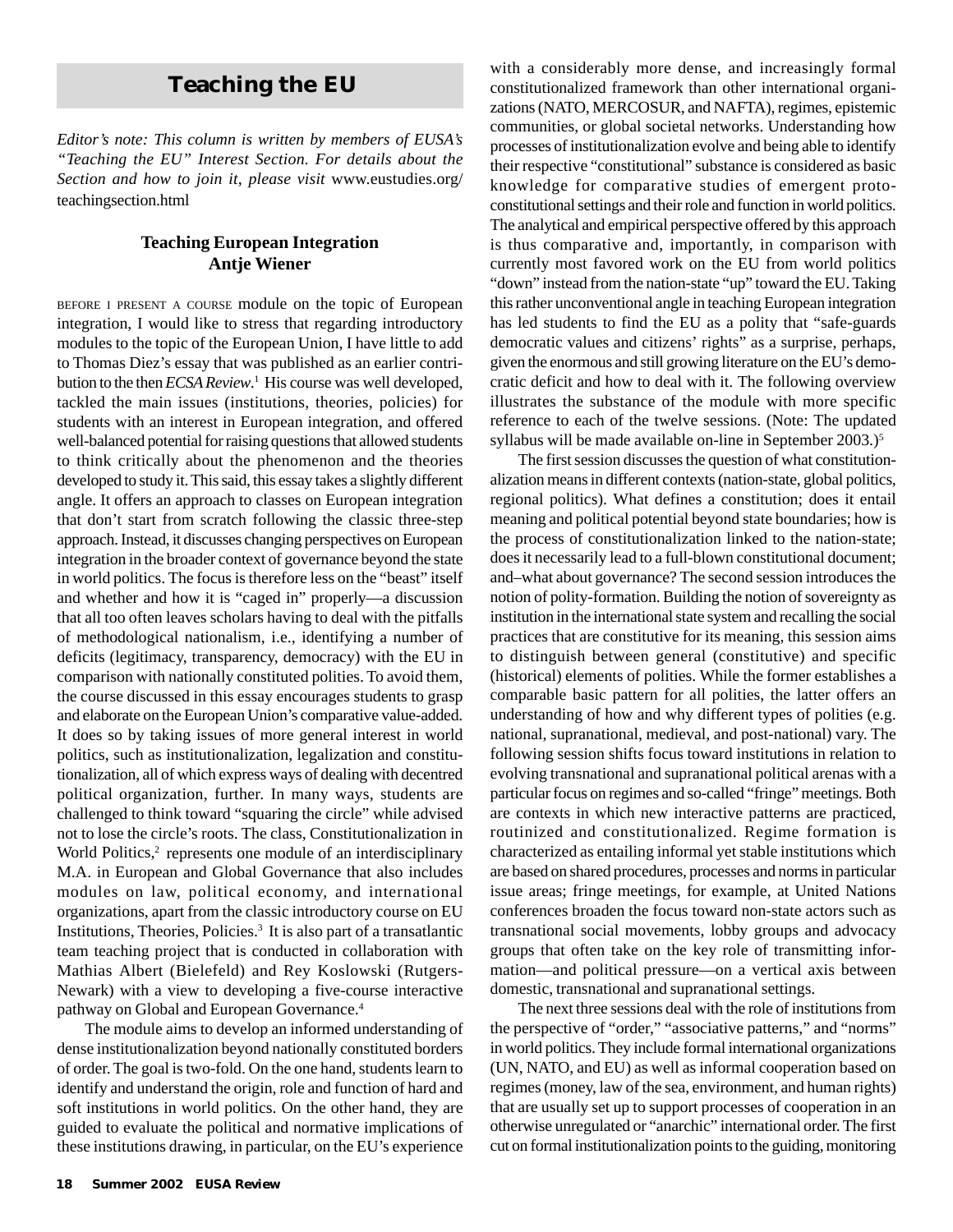and structuring quality of institutions with a view to enabling and constraining behavior outside the boundaries of national law. The consecutive sessions take a more thorough perspective on informal institutions that evolve from and structure cooperation and communication in absence of the rule of law, such as norms, ideas and practices which often acquire prescriptive force. This focus on informal institutions follows the constructivist turn toward a more interdisciplinary assessment of "how the world hangs together."6 It opens political science perspectives toward sociological insights, e.g., the impact of "intersubjectivity" and processes of "socialization" in world politics. Examples are questions of compliance with norms and membership rules in international institutions, as well as persuasion and learning with a view to norm-implementation and rule-following. The starting point is the notion of social interaction and the construction of norms which emerge subsequently to cooperation through international regimes. Accordingly, the session on norms discusses their role as both relatively stable informal institutions that guide behavior in world politics as well as flexible and evolving patterns which are created through interactive processes.

The final sessions turn to the substance of constitutionalization including normative issues of "civilization" and "rights" in world politics. The constitutional process in the European Union as the most advanced model of constitution-building beyond the nation-state is brought back in. Students are encouraged to critically assess the origin and political potential of constitutionalization in the European proto-constitutional setting, comparing other cases addressed in previous sessions with the EU as the most advanced case. Does this setting offer answers as to how to safeguard democratic and legitimate governance despite the decentralization of authority and an increasing disconnectedness among the governors and the governed? Does it entail potential beyond the perception of its polity as *sui generis*? The last session discusses the changing role of rights in world politics (including human rights, minority rights, citizenship rights, consumer rights and gender rights), i.e., how did they influence the formation of nation-states; what are new rights beyond the state—how well are they respected and on which basis are they guaranteed; is there a shift in type of rights that forge the changing patterns of political authority?

This session brings back the focus on the constitutive elements of polity-formation, i.e., internal sovereignty (citizenship), external sovereignty (borders) and organized sovereignty (constitution) as well as the social practices as the historical elements that forged the particular institutional setting of national polities. Students are encouraged to compare the key role of centralized citizenship rights in the twentieth century with the increasingly fragmented type of rights policy and the related changes in the twenty-first century.

*Antje Wiener has taught in the U.S., Canada, the UK, and Germany, and is currently Reader and Jean Monnet Professor at the Institute of European Studies, Queen's University of Belfast.*

# **Spotlight on Sweden in the USA**

*Many EUSA members focus on EU member states. This feature highlights an individual EU member state's official presences in the USA, and more.*

#### Important Web sites

• Primary diplomatic Web site: The Embassy of Sweden Web site is at www.swedish-embassy.org • The U.S. Embassy in Stockholm maintains its Web site at www.usis.usemb.se The site emphasizes U.S. diplomacy and foreign affairs broadly. It offers much information on the U.S. Northern Europe Initiative and also focuses on Baltic Sea Region security and cooperation and provides, e.g., detailed proceedings from the Stockholm Conferences.

Missions Embassy of Sweden, 1501 M Street NW, Suite 900, Washington, DC 20005; tel. 202.467.2600; fax 202.467.2699. More than thirty consulates in the U.S. (too numerous to list here), in most major cities, on both coasts, and throughout the Midwest.

The Consulate General of Sweden in New York City sponsors the Swedish Information Service via its Culture and Public Affairs section. It offers many resources (print, video, and on-line) on contemporary Swedish society, institutions, industry, and culture. Contact them at One Dag Hammarskjold Plaza, New York, NY 10017; tel. 212.583.2550; fax 212.755. 2732; e-mail amb.newyork@foreign.ministry.se

The Swedish Council of America, based in Minneapolis, is an umbrella group for 200+ Swedish-American organizations that aim to strengthen U.S.- Sweden ties and promote knowledge of the Swedish contribution to U.S. life. They hold conferences, give grants and awards, etc. See www.swedishcouncil.org

#### Selected scholarly resources

• The Society for the Advancement of Scandinavian Study (SASS) is an association of scholars and others interested in Denmark, Finland, Iceland, Norway, and Sweden. SASS promotes research in Scandinavian languages, literatures, history, culture, and society. It publishes the journal *Scandinavian Studies*. Find more information at www.byu.edu/sasslink

• The Economic Council of Sweden publishes the academic journal, *Swedish Economic Policy Review*, twice yearly. See www.ekradet.konj.se/sepr/

• The Stockholm School of Economics Library has on-line Scandinavian Working Papers series in Economics and Business Administration (in English). See http://swoba.hhs.se/ or http://swopec.hhs.se/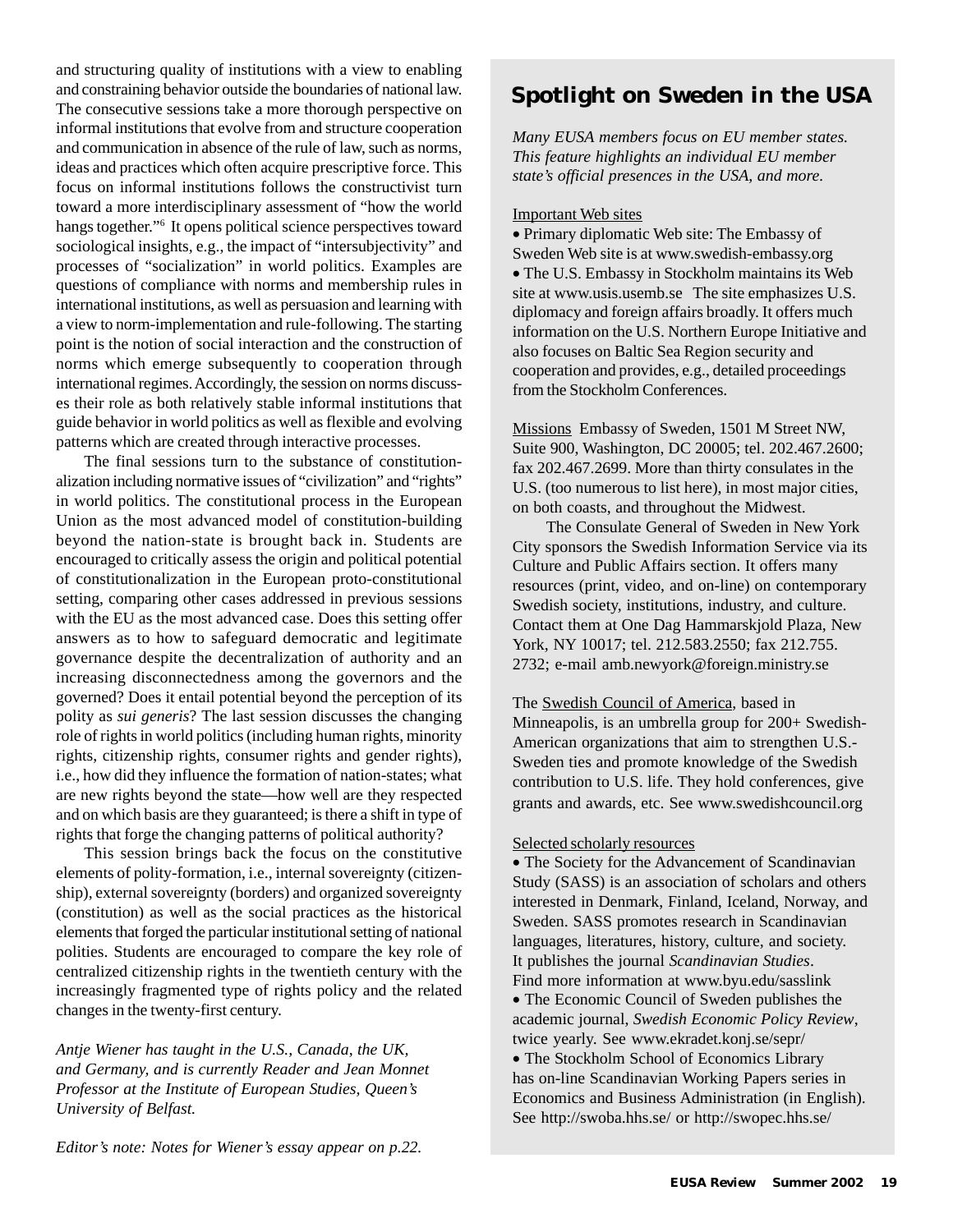# **Fellowships and Awards Conferences**

The **Fulbright Scholar Program** offers lecture/research awards in some 140 countries for academic year 2003-2004. Awards of two months to an academic year or longer are available for college and university faculty and administrators, business and government professionals, journalists, lawyers, independent scholars, and others. Most lecturing assignments are in English. There are 40+ awards in West and East European countries, including a Fulbright Lectureship in U.S.-EU Relations and a European Union Affairs Research Program. For details, visit <www.cies.org> or e-mail <apprequest@cies.iie.org>. For lecturing/research grants, the deadline is *August 1, 2002*; for the German Studies Seminar and spring/summer seminars in Germany and elsewhere, the deadline is *November 1, 2002*.

The **TransCoop Program** of the Alexander von Humboldt Foundation supports research collaboration between German, U.S., and/or Canadian scholars in the humanities, social sciences, law, and economics. Scholars from universities and research institutions in Canada, Germany, and the U.S. may apply for funding for up to three years. The Program may award up to •45.000 for each collaboration, and the Foundation expects that the home institutions will continue to pay the salaries of the scholars and their assistants. The funds may not be applied to overhead costs, and funds must be matched by funds from U.S. and/or Canadian sources. Download applications from <www.humboldt-foundation.de> or contact the Foundation's U.S. Liaison Office at e-mail <avh@bellatlantic.net> or by telephone, 202.783.1907. Deadline: *October 31, 2002*.

The **International Dissertation Field Research Fellowship** program of the Social Science Research Council provides support for social scientists and humanists to conduct dissertation field research in all areas and regions of the world, and will award up to 50 fellowships in 2003. Fellows will participate in multidisciplinary workshops upon completion of field research. The program is open to full-time graduate students in the social sciences and humanities, regardless of citizenship, enrolled in doctoral programs in the U.S. Proposals are invited for field research on all areas or regions of the world, as well as for research that is comparative, cross-regional and/or cross-cultural. Applicants must have completed all Ph.D. requirements except the fieldwork by the time the fellowship begins or by December 2003, whichever comes first. Standard fellowships will provide support for 9-12 months of field research and related expenses, but will rarely exceed \$17,000. The fellowship must be held for a single continuous period between July 2003-December 2004. Applications should specify why extended, field-based research is critical to the successful completion of the proposed doctoral dissertation. The proposal's research design should be realistic in scope, clearly formulated and responsive to theoretical and methodological concerns. See <www.ssrc.org/fellowships/idrf>. Deadline: *November 12, 2002*.

*September 2-4, 2002*: "The Future of Europe," Belfast, UK. UACES 32nd Annual Conference and 7th Research Conference. For more details visit <www.uaces.org>.

*September 4-6, 2002:* "The European Administrative Space: Governance in Diversity," Potsdam, Germany. Annual Conference, European Group of Public Administration. See <www.uni-potsdam.de/egpa2002>.

*September 19-21, 2002:* "EU Enlargement in a Changing World," Ljubljana, Slovenia. European Association of Development Research and Training Institutes. See <www.eadi.org>.

*September 20-21, 2002:* "First International Workshop for Young Scholars of European Legal Studies," Aix-en-Provence, France. Organized by the European Law Journal and the CERIC, Université d'Aix-Marseille III. Contact <f.g.snyder@lse.ac.uk>.

*September 26-28, 2002*: "The Politics of European Integration: Academic *Acquis* and Future Challenges," Bordeaux, France. European Consortium of Political Research. See <www.essex. ac.uk/ecpr/standinggroups/bordeaux/bordeauxhome.htm>.

*October 4-5, 2002:* "Reclaiming the Future: The Central European Quest," Annual Conference, Dublin European Institute, Ireland, on the reshaping and future of the European continent and the European idea. See <www.europeanstudies.ie>.

*October 17-19, 2002:* "Multilevel and Federal Governance: The Experiences of Canada and the European Union," Victoria, Canada. Organized by the European Studies Program, University of Victoria. Contact <averdun@uvic.ca> or <lloy@uvic.ca>.

*October 25-26, 2002:* "Britain and the European Union: At the Heart of Europe or on Its Edge?" European Union Center, University of Oklahoma, Norman, OK. See <www.ou.edu/eucenter>.

*October 30-November 2, 2002*: 20th International Federation of European Law (FIDE) Congress, London. Topics: European law and national constitutions, the euro and e-commerce, and cross-border mergers/competition law. See <www.fide2002.org>.

*November 14-16, 2002:* "Reshaping Transatlantic Relations for the XXIst Century: The Citizen's Perspective," Miami, Florida. Organized by the TransAtlantic Information Exchange Service with co-sponsors Fondation Hippocrène, State of Florida, Europe 2020, Politalk, Newropeans, and five European Union Centers in the U.S. See <www.tiesweb.org>.

*March 27-29, 2003:* 8th Biennial International Conference, European Union Studies Association, Nashville, TN. Call for proposals and more info. at <www.eustudies.org/conf2003.html>.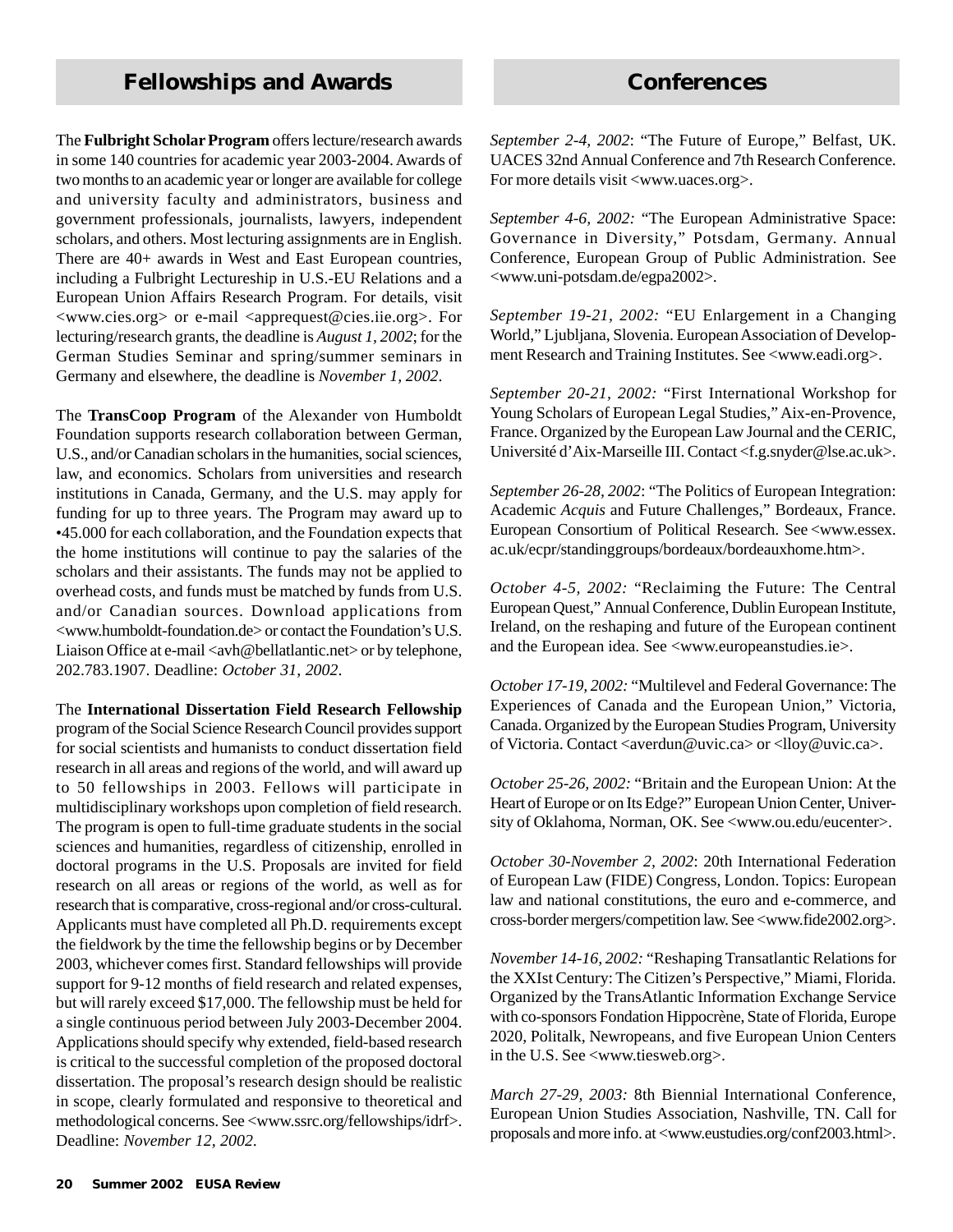#### **New EU-Related Books and Working Papers**

Börzel, Tanja (2002) *Nations and Regions in the European Union: Institutional Adaptation in Germany and Spain*. Cambridge: Cambridge University Press.

- Dehousse, Renaud (2002) "Misfits: EU Law and the Transformation of European Governance." Jean Monnet Working Paper 2/02. www.jeanmonnetprogram.org/papers
- Delmas-Marty, Naomi (2002) *Towards a Truly Common Law: Europe as a Laboratory for Legal Pluralism*. Cambridge: Cambridge University Press.
- García, Ricardo Alonso (2002) "The General Provisions of the Charter of Fundamental Rights of the European Union." Jean Monnet Working Paper 4/02. www.jeanmonnetprogram.org/papers
- Hooghe, Liesbet (2002) *The European Commission and the Integration of Europe: Images of Governance*. Cambridge: Cambridge University Press.
- Hug, Simon (2002) *Voices of Europe: Citizens, Referendums, and European Integration*. Boulder, CO: Rowman & Littlefield.
- Kamina, Pascal (2002) *Film Copyright in the European Union*. Cambridge: Cambridge University Press.
- Kreppel, Amie (2002) *The European Parliament and Supranational Party System: A Study in Institutional Development*. Cambridge: Cambridge University Press.
- Leibfried, Stephan (ed.) (2002) *Welfare State Futures*. Cambridge: Cambridge University Press.
- Mayhew, Alan (2002) *Recreating Europe: The European Union's Policy Toward Central and Eastern Europe* (2nd. ed.) Cambridge: Cambridge University Press.
- \_\_\_\_\_ (2002) "The Negotiating Position of the European Union on Agriculture, the Structural Funds and the EU Budget." SEI Working Paper, 52. Sussex: Sussex European Institute.
- Sbragia, Alberta M. (2002) "The Dilemma of Governance with Government." Jean Monnet Working Paper 3/02. www.jeanmonnetprogram.org/papers
- Steunenberg, Bernard and Jacques Thomassen (eds.) (2002) *The European Parliament: Moving Toward Democracy in the EU*. Boulder, CO: Rowman & Littlefield.
- Szczerbiak, Aleks (2002) "After the Election, Nearing the Endgame: The Polish Euro-Debate in the Run-Up to the 2003 EU Accession Referendum." SEI Working Paper, 53. Sussex: Sussex European Institute.
- van Schendelen, Rinus (2002) *Machiavelli in Brussels: The Art of Lobbying the EU*. Amsterdam: Amsterdam University Press.
- Van Caenegem, R. C. (2002) *European Law in the Past and the Future: Unity and Diversity over Two Millennia*. Cambridge: Cambridge University Press.
- Verdun, Amy (2002) *The Euro: European Integration Theory and Economic and Monetary Union*. Boulder, CO: Rowman & Littlefield.

THE EUSA'S 1997-1999 EXECUTIVE COMMITTEE established prizes to be awarded at each EUSA Biennial International Conference. The prizes both recognize and encourage excellence in scholarship in the field of European Union studies. Each prize carries a small cash award, funded by EUSA's Grants and Scholarships Fund, and will be presented to the recipients at the EUSA Conference banquet. The prize selection committees are comprised of EUSA Executive Committee members and established EU scholars. We now seek nominations for the following: **EUSA Prize for Best Conference Paper**

The EUSA Prize for Best Conference Paper will be awarded in 2003 to an outstanding paper presented at the 2001 Biennial Conference in Madison. All those who presented an original paper at the Conference and who deposited copies of their paper with the EUSA at the time of the Conference are eligible. The prize carries a cash award of \$100. Past recipients of this award have been EUSA members Karen Alter and David M. Green.

To apply for the prize, please mail three paper copies of the version of the paper that you presented at the 2001 ECSA Conference to the EUSA Administrative Office (contact coordinates given below). NB: Papers may not be submitted by e-mail, facsimile, or on diskette, or delivered to the office in person. Deadline for *receipt* of nominated papers for the EUSA Prize for Best 2001 Conference Paper is *September 16, 2002.*

#### **EUSA Prize for Best Dissertation**

The EUSA Prize for Best Dissertation in EU studies will be awarded in 2003 to a dissertation on any aspect of European integration submitted in completion of the Ph.D. at a U.S. university between September 1, 2000 and August 31, 2002. The student must have defended and deposited the dissertation and graduated during this period, the dissertation must include a signed, dated dissertation committee approval page, and the dissertation nomination must be submitted by the department chair. Only one dissertation per department at an institution may be nominated for this prize. The prize carries a cash award of \$250. Past recipients of this prize have been EUSA members Marc Smyrl and Joseph Jupille.

Department chairs should mail one paper copy of the dissertation with a cover letter from the department chair to the EUSA Administrative Office (contact coordinates given below). Dissertations may not be submitted by e-mail, facsimile, or on diskette, or delivered to the office in person. Deadline for *receipt* of nominations for the next EUSA Prize for Best Dissertation is *September 16, 2002.*

**Send Best Conference Paper and Best Dissertation Prize nominations to:**

European Union Studies Association 415 Bellefield Hall University of Pittsburgh Pittsburgh, PA 15260 USA

Please contact us with questions via e-mail at eusa@pitt.edu or by telephone at 412.648.7635.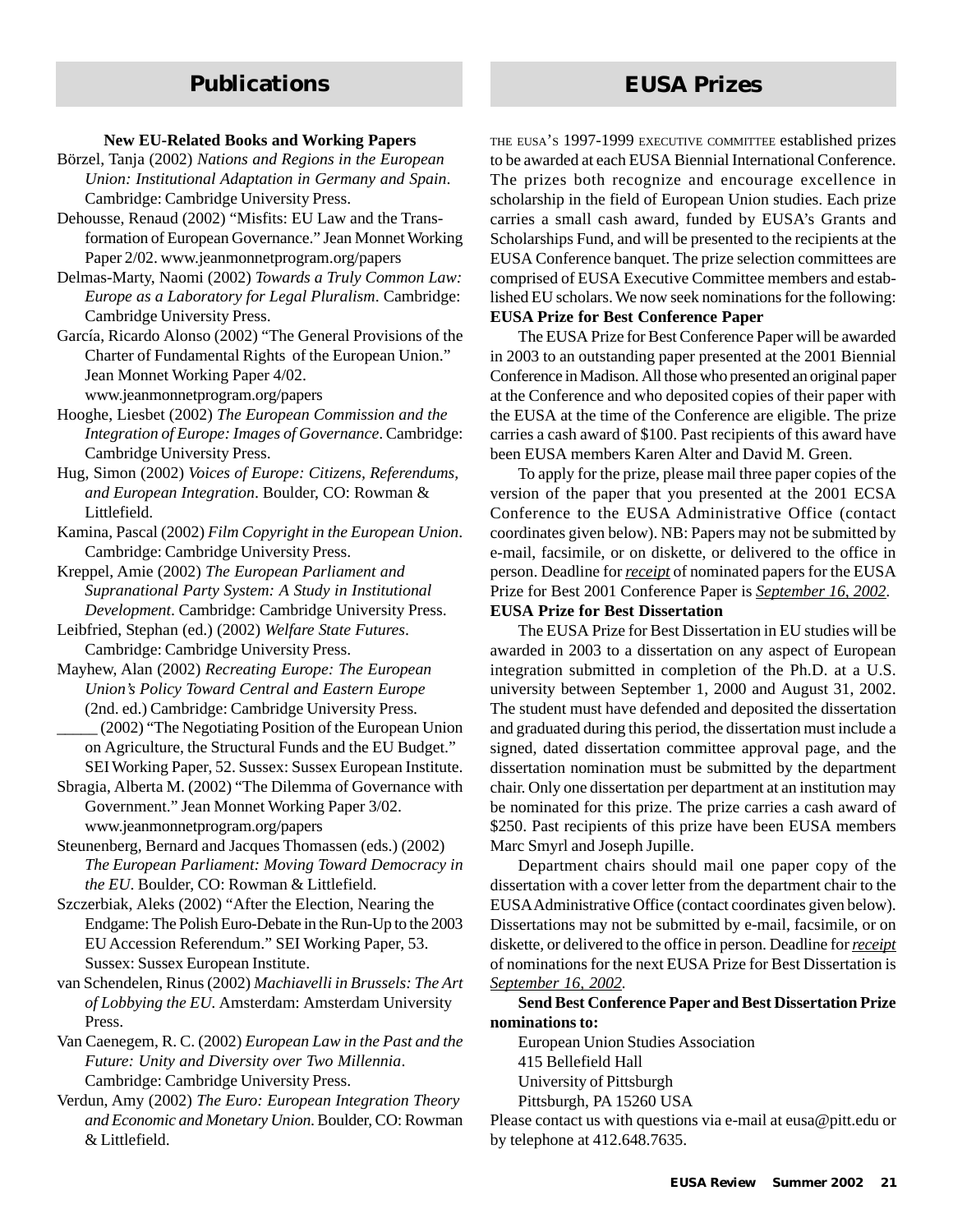*(continued from p.2)* from practitioners in business, government, and law. We are delighted to be welcoming, in fact, two groups of practitioners at our Nashville conference: the EU Depository Librarians from throughout the U.S., thanks to the EU Washington Delegation's Public Inquiries and Library Section, and a group of more than fifty Nashville business leaders who will attend a pre-conference half-day seminar, "Go International: Business to Business, Focus on Europe," that we are coorganizing with the Nashville Chamber of Commerce.

Those of you who presented and deposited papers at our 2001 Conference in Madison, Wisconsin are eligible for Conference Paper Prize; we also seek nominations for the Best Dissertation in EU Studies (in any discipline) granted at a U.S. institution. Deadline for both is September 16, 2002. (For nominating details and requirements, please see p.21 in this issue or visit our Web site.)

During the coming academic year, EUSA membership will elect several new members to the Executive Committee, our governing body. Four seats will be open for terms that will run 2003-2007. Any current EUSA member (except those who have already reached the eight-year lifetime limit) is eligible to run, and may nominate him/herself or be nominated by another current member. Full details will appear in the Fall *EUSA Review*. We will also circulate details via our e-mail List Serve. Please think about whether you'd like to serve the organization as a member of our board, which meets once yearly, determines EUSA policies, and oversees programs.

Finally, members of EUSA who will be attending the Annual Meeting of the American Political Science Association in Boston over Labor Day weekend are invited to attend a reception that we are jointly sponsoring with the APSA Organized Section on European Politics and Society (see p.8 for date/location).

> MARTIN A. SCHAIN New York University

*Wiener (continued from p.19)*

\_\_\_\_\_\_\_\_\_\_\_\_\_\_\_\_\_\_\_\_\_\_\_\_

#### **Notes**

1. Diez, Thomas (1999) "Reinvestigating Integration," *ECSA Review* 12: 3, 6-9.

2. For details see http://www.qub.ac.uk/ies/teaching/modules/ 930-02-03.doc

3. For details see http://www.qub.ac.uk/ies/teaching/ msglobal.html

4. For details see http://www.uni-bielefeld.de/soz/we/politik/ governance/governance\_en.htm

5. It will be posted at http://www.qub.ac.uk/ies/teaching/time/ ttablepg1.html

6. Ruggie, John Gerard (1998) "What Makes the World Hang Together? Neo-Utilitarianism and the Social Constructivist Challenge." *International Organization* 52: 4, 855-885.

# **From the Chair From the Chair EUSA News and Notes**

**Dates to remember:** Our conference proposal receipt deadline is October 15, 2002 (and mark your calendars for our 9th Biennial International Conference: March 31-April 2, 2005, Austin, Texas!) Other EUSA deadlines: September 16, 2002, for EUSA prize nominations; December 31, 2002, for EUSA Executive Committee nominations for the Spring 2003 election.

**Educator discount**: Instructors who want their students to read a particular essay or set of essays from the *EUSA Review*, while acquainting them with the broader field of EU studies, may order quantities (up to 50 per order) of back issues of the *Review* (while supplies last), for \$1 per copy plus shipping. We provide an invoice with our U.S. tax ID number. To place an order, send a letter (e-mail is fine) indicating the desired issue and quantity of the *Review* along with the name of the instructor, department, and course in which it will be used. To inquire about availability, contact the EUSA office at **eusa@pitt.edu**.

Don't forget to list the **European Union Studies Association** Web address on your course syllabi as an important EU resource for your students: **http://www.eustudies.org**. Please feel free to download our logo from our home page for this purpose as well.

Your home institution may cover your EUSA membership; many institutions have budgets for **professional memberships** for their employees. Don't forget to ask. By the way, does your institution **match employees' charitable contributions** to 501(c)3 organizations? This is a fine way to increase the value of your gift to EUSA, be it unrestricted or a gift to one of our Funds. Please contact the EUSA Office in Pittsburgh if you need to have our U.S. federal ID number for either of these purposes.

The *EUSA Review* follows an annual calendar of announcements and listings organized in four topic areas: Winter (December 15): EU-Related Academic Programs (degree or certificate-granting, worldwide); Spring (March 15): EU-Related Web Sites (preference given to primary sources such as databases, electronic publications, and bibliographies); Summer (June 15): EU-Related Organizations (academic and professional associations or independent research centers and institutes with significant EU aspects in their missions); and Fall (September 15): EUSA Members' Research Notes (EUSA members' current EU-related research projects, with particular attention to funded projects). Send brief announcements by e-mail to eusa@pitt.edu or by mail to EUSA, 415 Bellefield Hall, University of Pittsburgh, Pittsburgh, PA 15260 USA. We reserve the right to edit for length, and we cannot guarantee inclusion in the listings. We do not accept unsolicited e-mail attachments.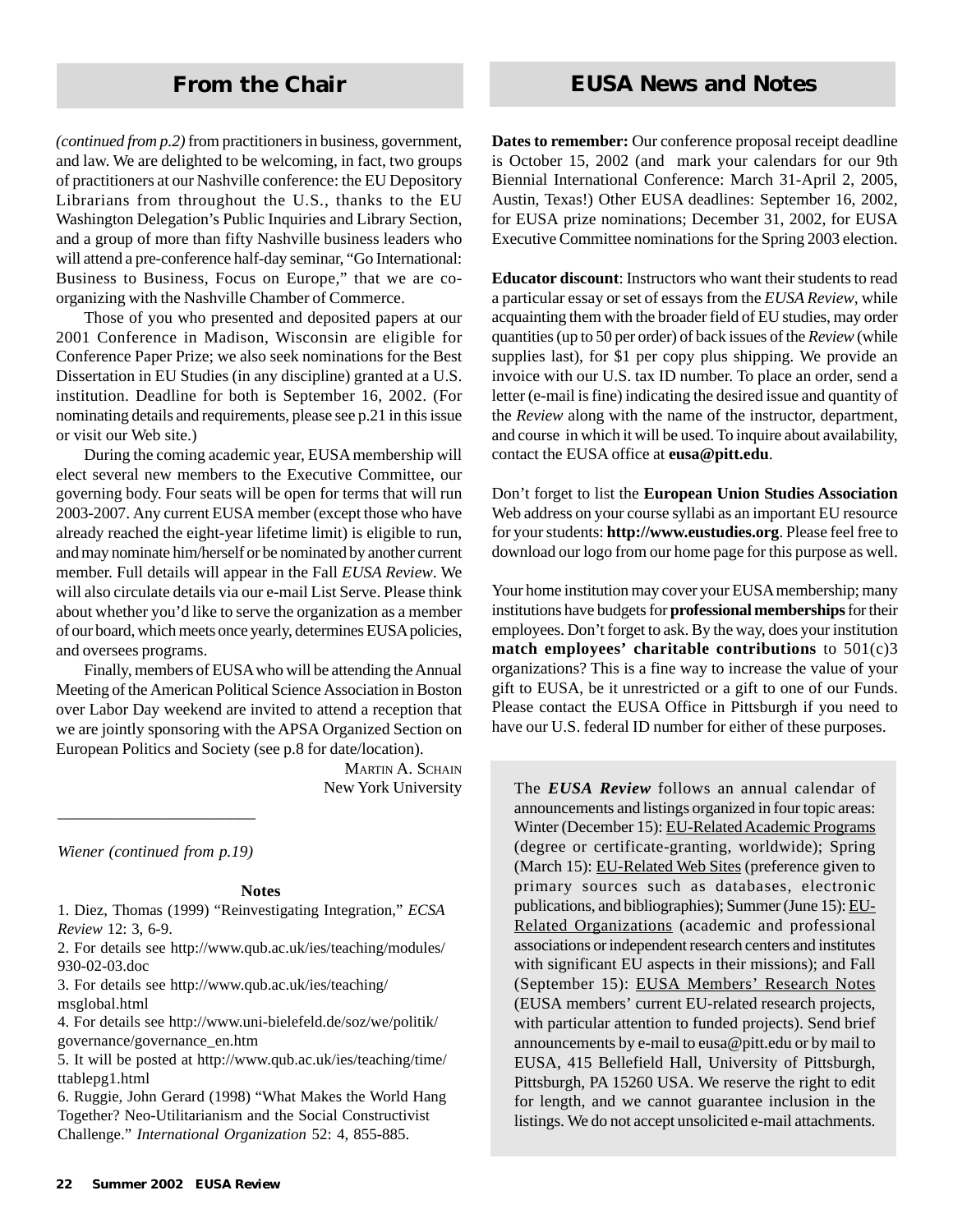## **EUSA Lifetime Membership**

ı Π I I I

> ı Ι ı

ı ı ı

> I ı Π

Π

ı

ı I ı Ι I ı ı ı

ı

ı I

ı

ı I Ι I

*What is it?* Simply put, it is a one-time dues payment to EUSA of US\$ 1500.

*What does it include?*

The Lifetime Membership includes all regular membership benefits for life. Among those benefits currently are subscription to the quarterly *EUSA Review,* receipt of occasional EUSA monographs, qualifying for EUSA competitions, discounted registration rates at the EUSA International Conference, subscription to our e-mail List Serve, and the opportunity to join EUSA interest sections.

#### *Are there any other benefits?*

By making a one-time membership payment, you not only avoid the task of renewing each year, but gain the twin advantages of securing lifetime membership at today's dollar values *and* avoiding future dues increases.

*Who should do this?*

Any person wishing to support the endeavors of the European Union Studies Association—the fostering of scholarship and inquiry on the ongoing European integration project. For U.S. taxpayers, an additional benefit is a receipt for a one-time \$500 charitable contribution to EUSA, tax-deductible to the extent allowed by law (reducing your tax liability for the year in which you become a Lifetime Member).

*How do I become a Lifetime Member?* Simply mail your check, in US\$ and made payable to "EUSA," to the European Union Studies Association, address given at right. (We can not accept lifetime membership payments by credit card.) We will send you a receipt and letter of acknowledgment.

*Will my Lifetime Membership be publicly recognized?*

Yes, EUSA Lifetime Members will be listed in the *EUSA Review* and in our printed, biennial Member Directory.

**New Individual Membership Form** *(Please type or print)*

| State/Province Postal Code                                                |                                                     |           |
|---------------------------------------------------------------------------|-----------------------------------------------------|-----------|
|                                                                           |                                                     |           |
|                                                                           |                                                     |           |
|                                                                           |                                                     |           |
|                                                                           |                                                     |           |
| Your Professional Affiliation                                             |                                                     |           |
| Do you wish to be subscribed to                                           |                                                     |           |
| EUSA's e-mail List Serve?                                                 | yes                                                 | $\sim$ no |
| Membership dues (please check as appropriate):                            |                                                     |           |
| Individual _________ \$45 one year _________ \$85 two years               |                                                     |           |
|                                                                           |                                                     |           |
|                                                                           |                                                     |           |
| * Students must provide copy of current semester's registration form.     |                                                     |           |
| <b>EU Law Interest Section</b>                                            |                                                     |           |
|                                                                           | $\frac{1}{2}$ \$5 per year                          |           |
| EU Political Economy Interest Section<br>Teaching the EU Interest Section | ________ \$5 per year<br>$\frac{1}{2}$ \$5 per year |           |
| EU Latin America Caribbean Interest Section ______ \$5 per year           |                                                     |           |
| <b>EU Economics Interest Section</b>                                      | ________ \$5 per year                               |           |
| EU Public Opinion and Participation Section ________ \$5 per year         |                                                     |           |
|                                                                           |                                                     |           |
| U.S. taxpayers may make a tax-deductible contribution to support          |                                                     |           |
| the work of EUSA in any amount over membership dues:                      |                                                     |           |
| EUSA Grants and Scholarships Fund                                         | $\frac{\text{S}}{\text{S}}$                         |           |
| <b>EUSA Endowment Fund</b>                                                | $\frac{\text{S}}{\text{S}}$                         |           |
|                                                                           |                                                     |           |
| <b>Total amount enclosed</b>                                              |                                                     |           |
|                                                                           |                                                     |           |
| We prefer payment by check (payable to "EUSA") when possible.             |                                                     |           |
| Checks must be in US\$ and drawn on a USA bank. We also accept            |                                                     |           |
| international money orders and MasterCard or Visa credit cards.           |                                                     |           |
| Your cancelled check or credit card statement will be your receipt.       |                                                     |           |
|                                                                           |                                                     |           |
|                                                                           |                                                     |           |
|                                                                           |                                                     |           |
|                                                                           |                                                     |           |
| $Sigma =$                                                                 |                                                     |           |
|                                                                           |                                                     |           |
| Mail or fax this form (please do not mail and fax this form) to:          |                                                     |           |
| <b>European Union Studies Association</b>                                 |                                                     |           |
| 415 Bellefield Hall                                                       |                                                     |           |
| University of Pittsburgh                                                  |                                                     |           |
| Pittsburgh, PA 15260 USA                                                  |                                                     |           |